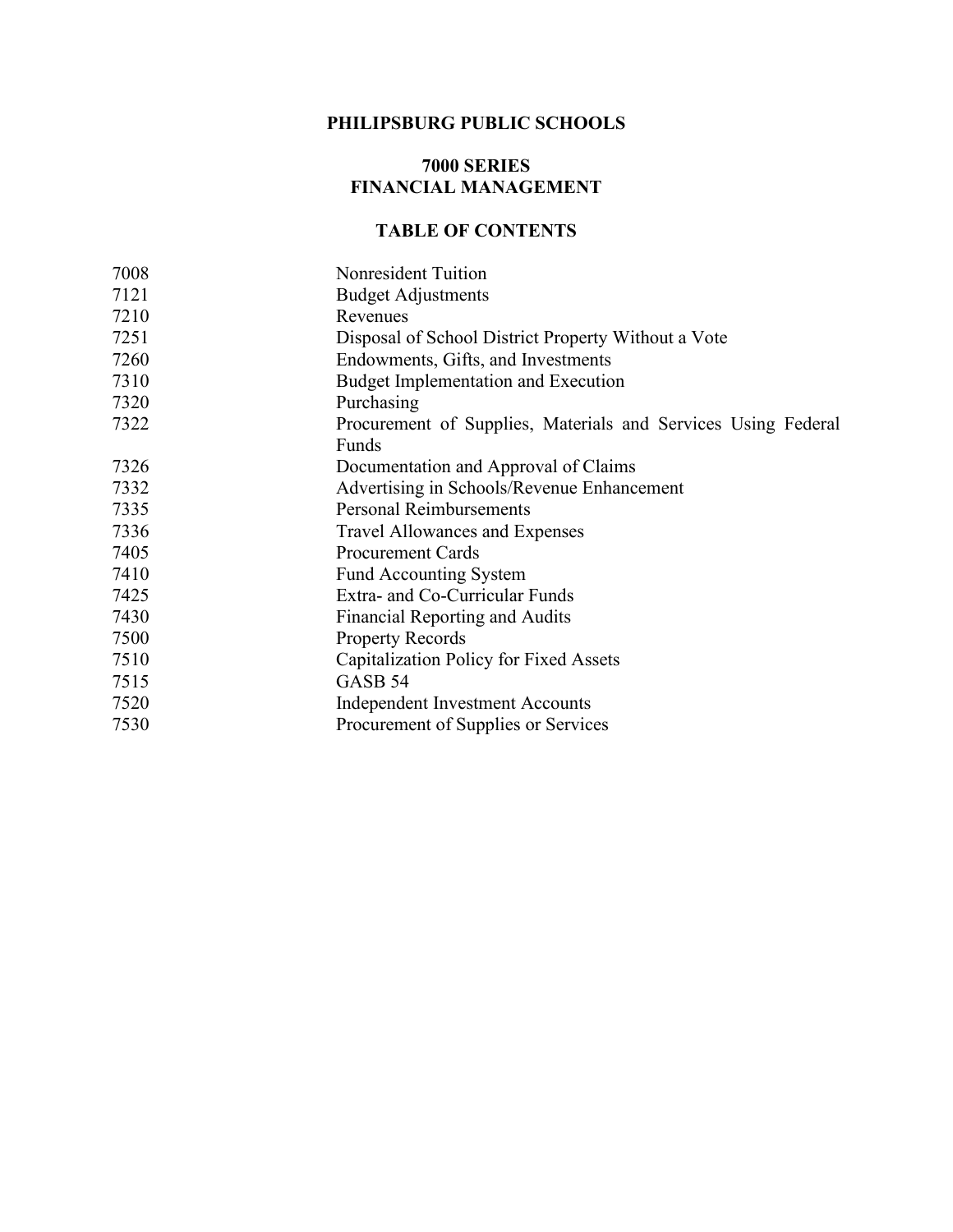| $\mathbf{1}$<br>2 | <b>Philipsburg School District</b> |                   |                                                                                              |
|-------------------|------------------------------------|-------------------|----------------------------------------------------------------------------------------------|
| 3                 | <b>FINANCIAL MANAGEMENT</b>        |                   | 7008                                                                                         |
| 4                 |                                    |                   |                                                                                              |
| 5                 | Tuition                            |                   |                                                                                              |
| 6                 |                                    |                   |                                                                                              |
| $\boldsymbol{7}$  |                                    |                   | Whenever a nonresident student is to be enrolled in the District, either by choice or by     |
| $\,$ $\,$         |                                    |                   | placement, an attendance agreement must be filed with the Board. Terms of the agreement must |
| 9                 |                                    |                   | include tuition rate, the party responsible for paying tuition and the schedule of payment,  |
| 10                |                                    |                   | transportation charges, if any, and the party responsible for paying transportation costs.   |
| 11                |                                    |                   |                                                                                              |
| 12                |                                    |                   | Tuition rates shall be determined annually, consistent with Montana law and approved by the  |
| 13                | Board.                             |                   |                                                                                              |
| 14                |                                    |                   |                                                                                              |
| 15                |                                    |                   |                                                                                              |
| 16                |                                    |                   |                                                                                              |
| 17                | Cross Reference:                   | 3141              | Discretionary Nonresident Student Attendance Policy                                          |
| 18                |                                    |                   |                                                                                              |
| 19                | Legal Reference:                   | $§$ 20-5-314, MCA | Reciprocal attendance agreement with adjoining                                               |
| 20<br>21          |                                    | § 20-5-320, MCA   | state or province<br>Attendance with discretionary approval                                  |
| 22                |                                    | § 20-5-321, MCA   | Attendance with mandatory approval - tuition and                                             |
| 23                |                                    |                   | transportation                                                                               |
| 24                |                                    | § 20-5-322, MCA   | Residency determination – notification – appeal for                                          |
| 25                |                                    |                   | attendance agreement                                                                         |
| 26                |                                    | § 20-5-323, MCA   | Tuition and transportation rates                                                             |
| 27                |                                    | 10.10.301, ARM    | <b>Calculating Tuition Rates</b>                                                             |
| 28                |                                    |                   |                                                                                              |
| 29                |                                    |                   |                                                                                              |
| 30                |                                    |                   |                                                                                              |
| 31                |                                    |                   |                                                                                              |
| 32                | Policy History:                    |                   |                                                                                              |
| 33                | Adopted on:                        |                   |                                                                                              |
| 34                | Reviewed on:                       |                   |                                                                                              |
| 35                | Revised on:                        |                   |                                                                                              |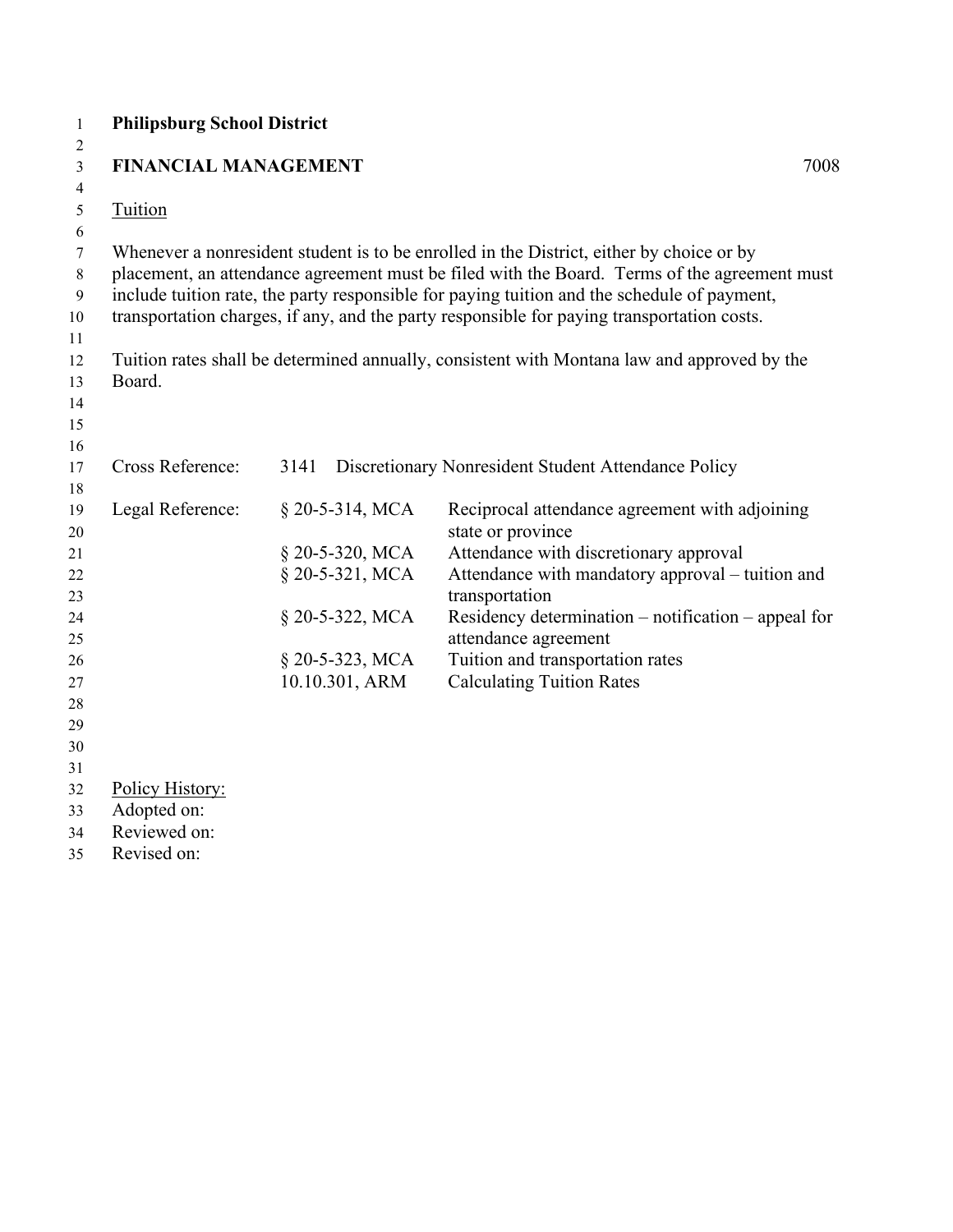|                             | <b>FINANCIAL MANAGEMENT</b>                                       | 7121                                                                                                                                                                                                    |
|-----------------------------|-------------------------------------------------------------------|---------------------------------------------------------------------------------------------------------------------------------------------------------------------------------------------------------|
|                             |                                                                   |                                                                                                                                                                                                         |
| <b>Budget Adjustments</b>   |                                                                   |                                                                                                                                                                                                         |
|                             |                                                                   |                                                                                                                                                                                                         |
|                             |                                                                   | When any budgeted fund line item is in excess of the amount required, the Board may transfer<br>any of the excess appropriation to another line item(s) within the same fund.                           |
|                             | line item overdrafts are at the discretion of the administrators. | The Board authorizes the administration to transfer line items within the same budgeted fund to<br>adjust line item overdrafts or to meet special line item needs. Line item budget transfers to adjust |
|                             |                                                                   |                                                                                                                                                                                                         |
|                             | incurring of expenditures to the total of such appropriations.    | Total budget expenditures for each fund as adopted in the final budget shall constitute the<br>appropriations of the District for the ensuing fiscal year. The Board will be limited in the             |
|                             |                                                                   |                                                                                                                                                                                                         |
|                             |                                                                   | With timely notice of a public meeting, trustees, by majority vote of those present, may declare<br>by resolution that a budget amendment (in addition to the final budget) is necessary. Budget        |
|                             |                                                                   | amendments are authorized for specified reasons by $\S$ 20-9-161, MCA. The resolution will state                                                                                                        |
|                             |                                                                   | the facts of the budget amendment, the estimated amount of funds needed, and the time and place                                                                                                         |
|                             |                                                                   | the Board will meet for the purpose of considering and adopting a budget amendment.                                                                                                                     |
|                             |                                                                   |                                                                                                                                                                                                         |
|                             |                                                                   | The meeting to adopt a budget amendment will be open and will provide opportunity for any<br>taxpayer to appear and be heard. Budget procedures will be consistent with statutory                       |
|                             |                                                                   |                                                                                                                                                                                                         |
|                             | amount to be collected from local taxes.                          |                                                                                                                                                                                                         |
| Legal Reference:            | § 20-9-133, MCA                                                   | Adoption and expenditure limitations of final                                                                                                                                                           |
|                             | $§$ 20-9-161, MCA                                                 | budget<br>Definition of budget amendment for budgeting                                                                                                                                                  |
|                             |                                                                   | purposes<br>Authorization for budget amendment adoption                                                                                                                                                 |
|                             | § 20-9-162, MCA<br>§ 20-9-163, MCA                                | Resolution for budget amendment – petition to                                                                                                                                                           |
|                             | § 20-9-164, MCA                                                   | superintendent of public instruction<br>Notice of budget amendment resolution                                                                                                                           |
|                             | § 20-9-165, MCA                                                   | Budget amendment limitation, preparation, and                                                                                                                                                           |
|                             |                                                                   | adoption procedures                                                                                                                                                                                     |
|                             | § 20-9-166, MCA<br>§ 20-9-208, MCA                                | State financial aid for budget amendments<br>Transfers among appropriation items of fund -<br>transfers from fund to fund                                                                               |
|                             |                                                                   |                                                                                                                                                                                                         |
| Policy History:             |                                                                   |                                                                                                                                                                                                         |
| Adopted on:                 |                                                                   |                                                                                                                                                                                                         |
| Reviewed on:<br>Revised on: |                                                                   | requirements. When applicable, the District will apply for state financial aid to supplement the                                                                                                        |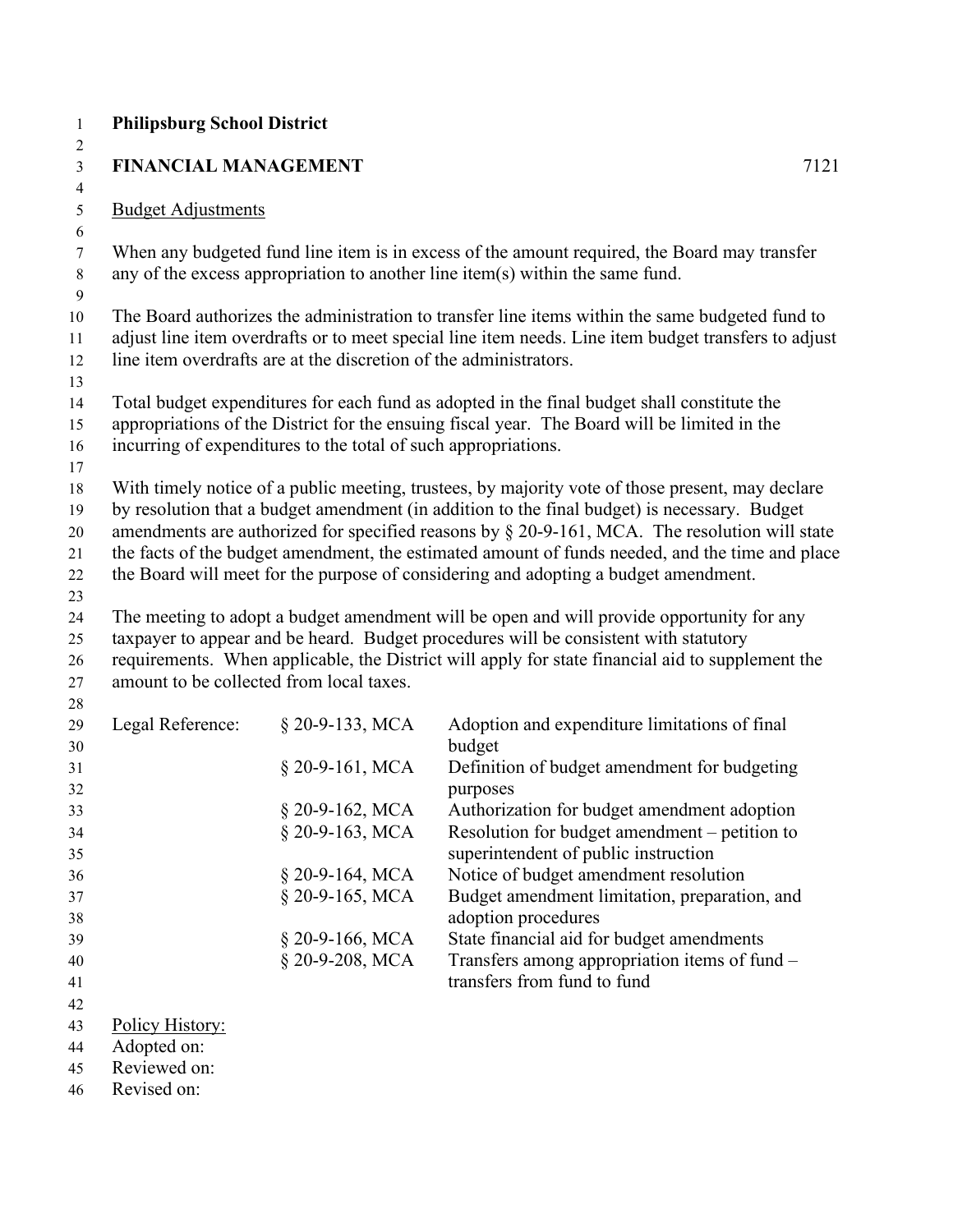| 1        | <b>Philipsburg School District</b> |                                                                  |                                                                                                                                                                                                           |      |
|----------|------------------------------------|------------------------------------------------------------------|-----------------------------------------------------------------------------------------------------------------------------------------------------------------------------------------------------------|------|
| 2        |                                    |                                                                  |                                                                                                                                                                                                           |      |
| 3        | <b>FINANCIAL MANAGEMENT</b>        |                                                                  |                                                                                                                                                                                                           | 7210 |
| 4        |                                    |                                                                  |                                                                                                                                                                                                           |      |
| 5        | <b>Revenues</b>                    |                                                                  |                                                                                                                                                                                                           |      |
| 6        |                                    |                                                                  |                                                                                                                                                                                                           |      |
| 7        |                                    |                                                                  | The District will seek and utilize all available sources of revenue for financing its educational                                                                                                         |      |
| 8        |                                    |                                                                  | programs, including revenues from non-tax, local, state, and federal sources. The District will                                                                                                           |      |
| 9        |                                    |                                                                  | properly credit all revenues received to appropriate funds and accounts as specified by federal                                                                                                           |      |
| 10       |                                    |                                                                  | and state statutes and accounting and reporting regulations for Montana school districts.                                                                                                                 |      |
| 11       |                                    |                                                                  |                                                                                                                                                                                                           |      |
| 12<br>13 |                                    |                                                                  | The District will collect and deposit all direct receipts of revenues as necessary but at least once<br>monthly. The District will make an effort to collect all revenues due from all sources, including |      |
| 14       |                                    |                                                                  | but not limited to rental fees, bus fees, fines, tuition fees, other fees and charges. Uncollectible                                                                                                      |      |
| 15       |                                    | checks may be turned over to the county attorney for collection. |                                                                                                                                                                                                           |      |
| 16       |                                    |                                                                  |                                                                                                                                                                                                           |      |
| 17       |                                    |                                                                  |                                                                                                                                                                                                           |      |
| 18       |                                    |                                                                  |                                                                                                                                                                                                           |      |
| 19       | Legal Reference:                   | Title 20, Chapter 9, MCA                                         | Finance                                                                                                                                                                                                   |      |
| 20       |                                    | Title 10, Chapter 10, ARM                                        | <b>Special Accounting Practices</b>                                                                                                                                                                       |      |
| 21       |                                    |                                                                  |                                                                                                                                                                                                           |      |
| 22       | Policy History:                    |                                                                  |                                                                                                                                                                                                           |      |
| 23       | Adopted on:                        |                                                                  |                                                                                                                                                                                                           |      |
| 24       | Reviewed on:                       |                                                                  |                                                                                                                                                                                                           |      |
| 25       | Revised on:                        |                                                                  |                                                                                                                                                                                                           |      |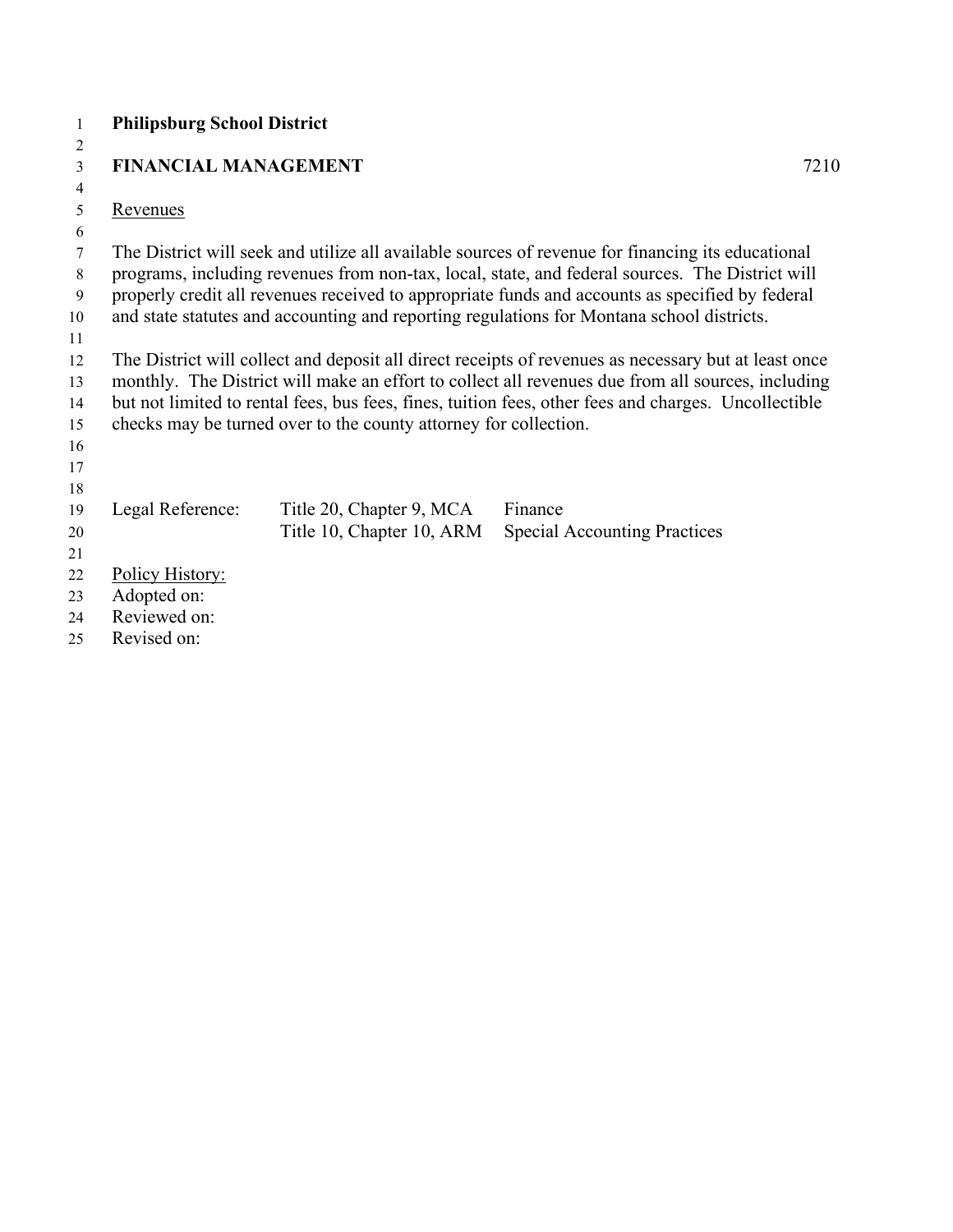| $\mathbf{1}$   | <b>Philipsburg School District</b> |                                                     |                                                                                                      |      |
|----------------|------------------------------------|-----------------------------------------------------|------------------------------------------------------------------------------------------------------|------|
| $\overline{2}$ |                                    |                                                     |                                                                                                      |      |
| 3              | <b>FINANCIAL MANAGEMENT</b>        |                                                     |                                                                                                      | 7251 |
| $\overline{4}$ |                                    |                                                     |                                                                                                      |      |
| 5              |                                    | Disposal of School District Property Without a Vote |                                                                                                      |      |
| 6              |                                    |                                                     |                                                                                                      |      |
| 7              |                                    |                                                     | The Board is authorized to dispose of a site, building, or any other real or personal property of    |      |
| 8              |                                    |                                                     | the District, that is or is about to become abandoned, obsolete, undesirable, or unsuitable for      |      |
| 9<br>10        | school purposes.                   |                                                     |                                                                                                      |      |
| 11             |                                    |                                                     | To effect proper disposal, the trustees shall pass a resolution stating their decision concerning    |      |
| 12             |                                    |                                                     | property disposal. The resolution will not become effective until fourteen (14) days after the       |      |
| 13             |                                    |                                                     | resolution is published in a newspaper of general circulation in the District.                       |      |
| 14             |                                    |                                                     |                                                                                                      |      |
| 15             |                                    |                                                     | Should any taxpayer properly protest the resolution during the fourteen (14) days after the date     |      |
| 16             |                                    |                                                     | of publication, the trustees shall submit testimony to the court with jurisdiction.                  |      |
| 17             |                                    |                                                     |                                                                                                      |      |
| 18             |                                    |                                                     | Once the resolution is effective, or if appealed the decision has been upheld by the court, the      |      |
| 19             |                                    |                                                     | trustees shall sell or dispose of the real or personal property in a reasonable manner determined    |      |
| 20             |                                    |                                                     | to be in the best interests of the District. Proceeds from the sale of fixed assets can be deposited |      |
| 21             |                                    |                                                     | to the general, debt service, building, or any other appropriate fund.                               |      |
| 22             |                                    |                                                     |                                                                                                      |      |
| 23             |                                    |                                                     |                                                                                                      |      |
| 24             |                                    |                                                     |                                                                                                      |      |
| 25             | Legal Reference:                   | § 20-6-604, MCA                                     | Sale of property when resolution passed after                                                        |      |
| 26             |                                    |                                                     | hearing – appeal procedure                                                                           |      |
| 27<br>28       | Policy History:                    |                                                     |                                                                                                      |      |
| 29             | Adopted on:                        |                                                     |                                                                                                      |      |
| 30             | Reviewed on:                       |                                                     |                                                                                                      |      |
|                |                                    |                                                     |                                                                                                      |      |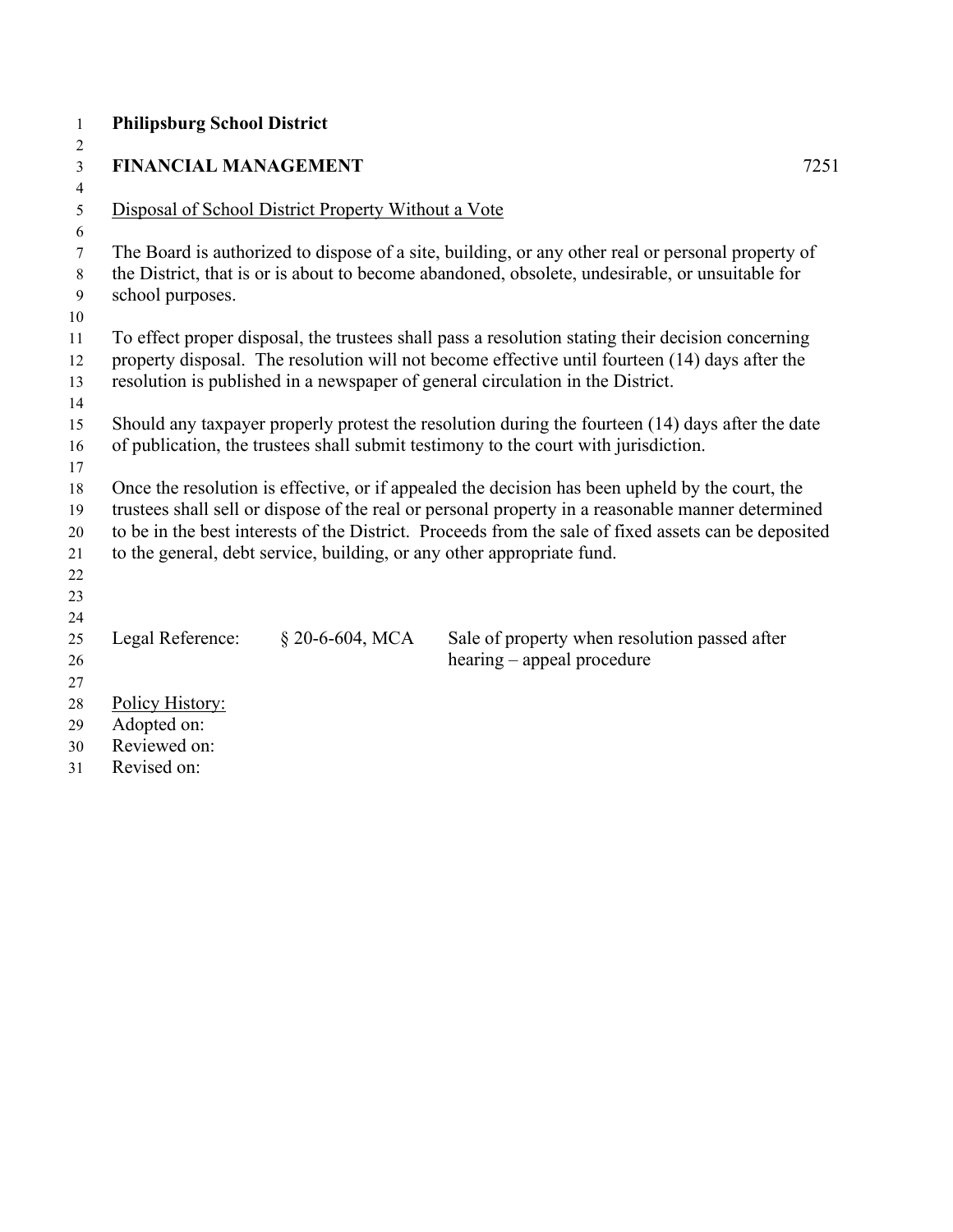| $\mathbf{1}$        | <b>Philipsburg School District</b>                                                                                                                                                        |                                             |                                                                                                                                                                                                    |      |  |
|---------------------|-------------------------------------------------------------------------------------------------------------------------------------------------------------------------------------------|---------------------------------------------|----------------------------------------------------------------------------------------------------------------------------------------------------------------------------------------------------|------|--|
| 2                   |                                                                                                                                                                                           |                                             |                                                                                                                                                                                                    |      |  |
| $\mathfrak{Z}$      | <b>FINANCIAL MANAGEMENT</b>                                                                                                                                                               |                                             |                                                                                                                                                                                                    | 7260 |  |
| $\overline{4}$<br>5 | Endowments, Gifts, and Investments                                                                                                                                                        |                                             |                                                                                                                                                                                                    |      |  |
| 6                   |                                                                                                                                                                                           |                                             |                                                                                                                                                                                                    |      |  |
| 7                   |                                                                                                                                                                                           |                                             | The Board may accept gifts, endowments, legacies, and devises subject to the lawful conditions                                                                                                     |      |  |
| $8\,$               |                                                                                                                                                                                           |                                             | imposed by the donor. Neither the Board nor the Superintendent will approve any gifts that are                                                                                                     |      |  |
| $\overline{9}$      |                                                                                                                                                                                           |                                             | inappropriate. Except where otherwise specified by the donor, the Board may deposit the gift,                                                                                                      |      |  |
| 10                  | legacy, devise, or proceeds in any budgeted or nonbudgeted fund and may thereafter transfer any                                                                                           |                                             |                                                                                                                                                                                                    |      |  |
| 11                  |                                                                                                                                                                                           |                                             | portion of the gift, legacy, devise, or proceeds to any other fund at the Board's discretion. The                                                                                                  |      |  |
| 12                  |                                                                                                                                                                                           |                                             | Board may transfer any previously donated funds deposited into an endowment fund along with                                                                                                        |      |  |
| 13                  |                                                                                                                                                                                           |                                             | any accumulated interest to any other budgeted or nonbudgeted fund and may spend such funds<br>at the discretion of the Board unless restricted by the donor. In the event the donor has specified |      |  |
| 14<br>15            |                                                                                                                                                                                           |                                             | or imposed any conditions for the gift, legacy, or devise, the Board shall deposit the gift, legacy,                                                                                               |      |  |
| 16                  |                                                                                                                                                                                           | devise, or proceeds into an endowment fund. |                                                                                                                                                                                                    |      |  |
| 17                  |                                                                                                                                                                                           |                                             |                                                                                                                                                                                                    |      |  |
| 18                  |                                                                                                                                                                                           |                                             | The Board authorizes the Superintendent to establish procedures for determining the suitability                                                                                                    |      |  |
| 19                  |                                                                                                                                                                                           |                                             | or appropriateness of all gifts received and accepted by the District.                                                                                                                             |      |  |
| 20                  |                                                                                                                                                                                           |                                             |                                                                                                                                                                                                    |      |  |
| 21                  |                                                                                                                                                                                           |                                             | Educational foundations which seek to promote, enhance, and enable educational opportunities                                                                                                       |      |  |
| 22                  |                                                                                                                                                                                           |                                             | and school improvement activities in the District may solicit and receive tax-deductible funds                                                                                                     |      |  |
| 23                  | from donors. Educational foundations may be sanctioned by the Board but not managed or<br>directed by it. The Board may appoint nonvoting advisors to the foundation board, if the bylaws |                                             |                                                                                                                                                                                                    |      |  |
| 24<br>25            | of the foundation permit that action.                                                                                                                                                     |                                             |                                                                                                                                                                                                    |      |  |
| 26                  |                                                                                                                                                                                           |                                             |                                                                                                                                                                                                    |      |  |
| 27                  |                                                                                                                                                                                           |                                             | The Board directs that all school funds be invested in a prudent manner so as to achieve                                                                                                           |      |  |
| 28                  | maximum economic benefit to the District. Funds not needed for current obligations may be                                                                                                 |                                             |                                                                                                                                                                                                    |      |  |
| 29                  |                                                                                                                                                                                           |                                             | invested in investment options as set out in Montana statutes, whenever it is deemed                                                                                                               |      |  |
| 30                  | advantageous for the District to do so.                                                                                                                                                   |                                             |                                                                                                                                                                                                    |      |  |
| 31                  |                                                                                                                                                                                           |                                             |                                                                                                                                                                                                    |      |  |
| 32                  |                                                                                                                                                                                           |                                             |                                                                                                                                                                                                    |      |  |
| 33                  |                                                                                                                                                                                           |                                             |                                                                                                                                                                                                    |      |  |
| 34                  | Legal Reference:                                                                                                                                                                          | § 20-6-601, MCA                             | Power to accept gifts                                                                                                                                                                              |      |  |
| 35<br>36            |                                                                                                                                                                                           | § 20-7-803, MCA<br>§ 20-9-212, MCA          | Authority to accept gifts<br>Duties of county treasurer                                                                                                                                            |      |  |
| 37                  |                                                                                                                                                                                           | $§$ 20-9-213(4), MCA                        | Duties of trustees                                                                                                                                                                                 |      |  |
| 38                  |                                                                                                                                                                                           | § 20-9-604, MCA                             | Gifts, legacies, devises, and administration of                                                                                                                                                    |      |  |
| 39                  |                                                                                                                                                                                           |                                             | endowment fund                                                                                                                                                                                     |      |  |
| 40                  |                                                                                                                                                                                           |                                             |                                                                                                                                                                                                    |      |  |
| 41                  | Policy History:                                                                                                                                                                           |                                             |                                                                                                                                                                                                    |      |  |
| 42                  | Adopted on:                                                                                                                                                                               |                                             |                                                                                                                                                                                                    |      |  |
| 43                  | Reviewed on:                                                                                                                                                                              |                                             |                                                                                                                                                                                                    |      |  |
| 44                  | Revised on:                                                                                                                                                                               |                                             |                                                                                                                                                                                                    |      |  |
|                     |                                                                                                                                                                                           |                                             |                                                                                                                                                                                                    |      |  |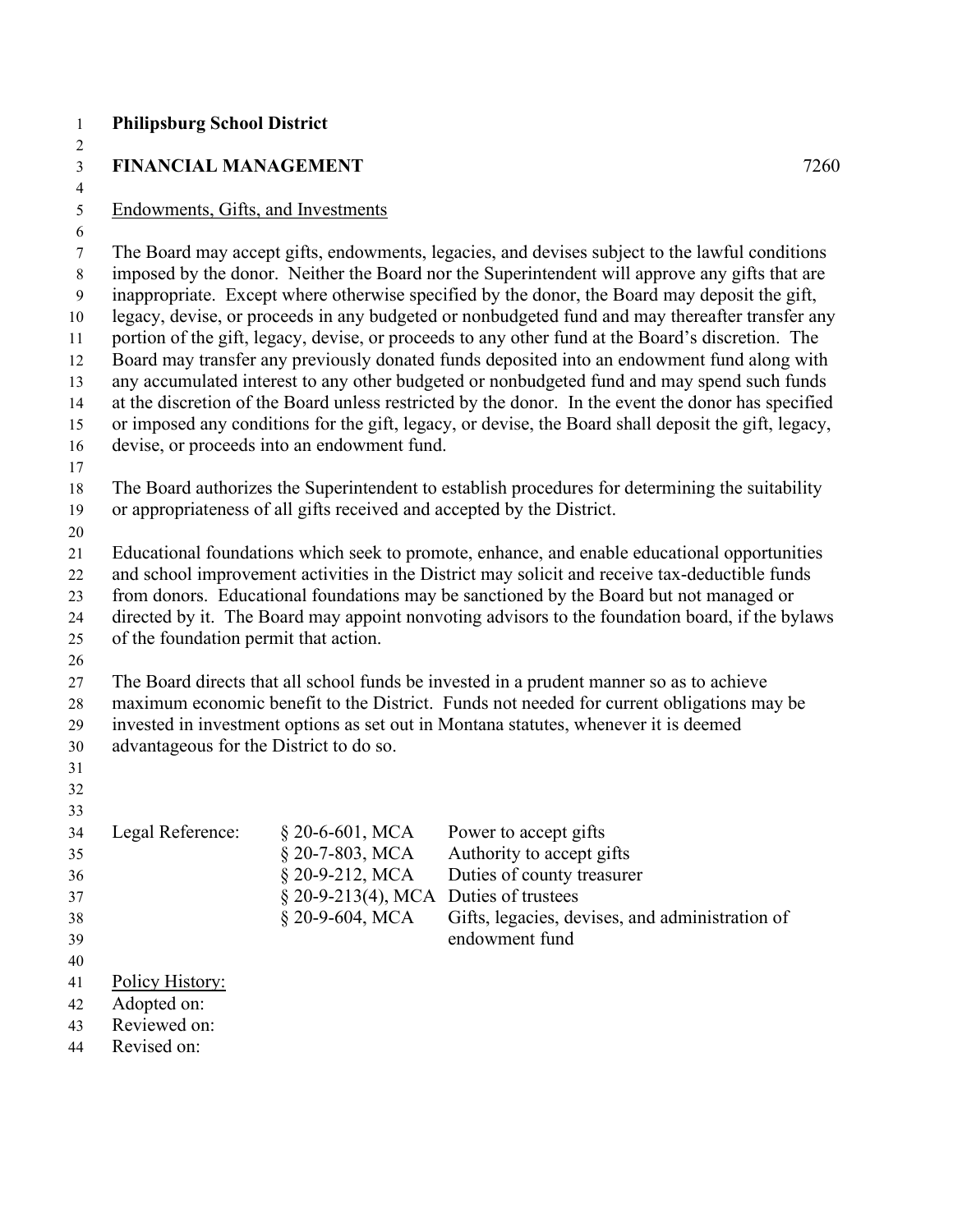| $\mathbf{1}$   |                  | <b>Philipsburg School District</b> |                                                      |                                                                                                                                                                                                 |      |
|----------------|------------------|------------------------------------|------------------------------------------------------|-------------------------------------------------------------------------------------------------------------------------------------------------------------------------------------------------|------|
| 2              |                  |                                    |                                                      |                                                                                                                                                                                                 |      |
| $\overline{3}$ |                  | <b>FINANCIAL MANAGEMENT</b>        |                                                      |                                                                                                                                                                                                 | 7310 |
| 4              |                  |                                    |                                                      |                                                                                                                                                                                                 |      |
| 5              |                  |                                    | <b>Budget Implementation and Execution</b>           |                                                                                                                                                                                                 |      |
| 6              |                  |                                    |                                                      |                                                                                                                                                                                                 |      |
| 7              |                  |                                    |                                                      | Once adopted by the Board, the operating budget shall be administered by the Superintendent's<br>designees. All actions of the Superintendent/designees in executing programs and/or activities |      |
| 8<br>9         |                  |                                    |                                                      | delineated in that budget are authorized according to these provisions:                                                                                                                         |      |
| 10             |                  |                                    |                                                      |                                                                                                                                                                                                 |      |
| 11             | 1.               |                                    |                                                      | Expenditure of funds for employment and assignment of staff shall meet legal                                                                                                                    |      |
| 12             |                  |                                    |                                                      | requirements of the state of Montana and adopted Board policies.                                                                                                                                |      |
| 13             |                  |                                    |                                                      |                                                                                                                                                                                                 |      |
| 14             | 2.               |                                    |                                                      | Funds held for contingencies may not be expended without Board approval.                                                                                                                        |      |
| 15             |                  |                                    |                                                      |                                                                                                                                                                                                 |      |
| 16             | 3.               |                                    |                                                      | A listing of warrants describing goods and/or services for which payment has been made                                                                                                          |      |
| 17             |                  |                                    | must be presented for Board ratification each month. |                                                                                                                                                                                                 |      |
| 18             |                  |                                    |                                                      |                                                                                                                                                                                                 |      |
| 19             | $\overline{4}$ . |                                    |                                                      | Purchases will be made according to the legal requirements of the state of Montana and                                                                                                          |      |
| 20             |                  | adopted Board policy.              |                                                      |                                                                                                                                                                                                 |      |
| 21             |                  |                                    |                                                      |                                                                                                                                                                                                 |      |
| 22             |                  |                                    |                                                      |                                                                                                                                                                                                 |      |
| 23             |                  |                                    |                                                      |                                                                                                                                                                                                 |      |
| 24             |                  | Legal Reference:                   | $$20-3-332, MCA$                                     | Personal immunity and liability of trustees                                                                                                                                                     |      |
| 25             |                  |                                    | § 20-9-213, MCA                                      | Duties of trustees                                                                                                                                                                              |      |
| 26             |                  |                                    |                                                      |                                                                                                                                                                                                 |      |
| 27             |                  | Policy History:                    |                                                      |                                                                                                                                                                                                 |      |
| 28             |                  | Adopted on:                        |                                                      |                                                                                                                                                                                                 |      |
| 29             |                  | Reviewed on:                       |                                                      |                                                                                                                                                                                                 |      |
| 30             |                  | Revised on:                        |                                                      |                                                                                                                                                                                                 |      |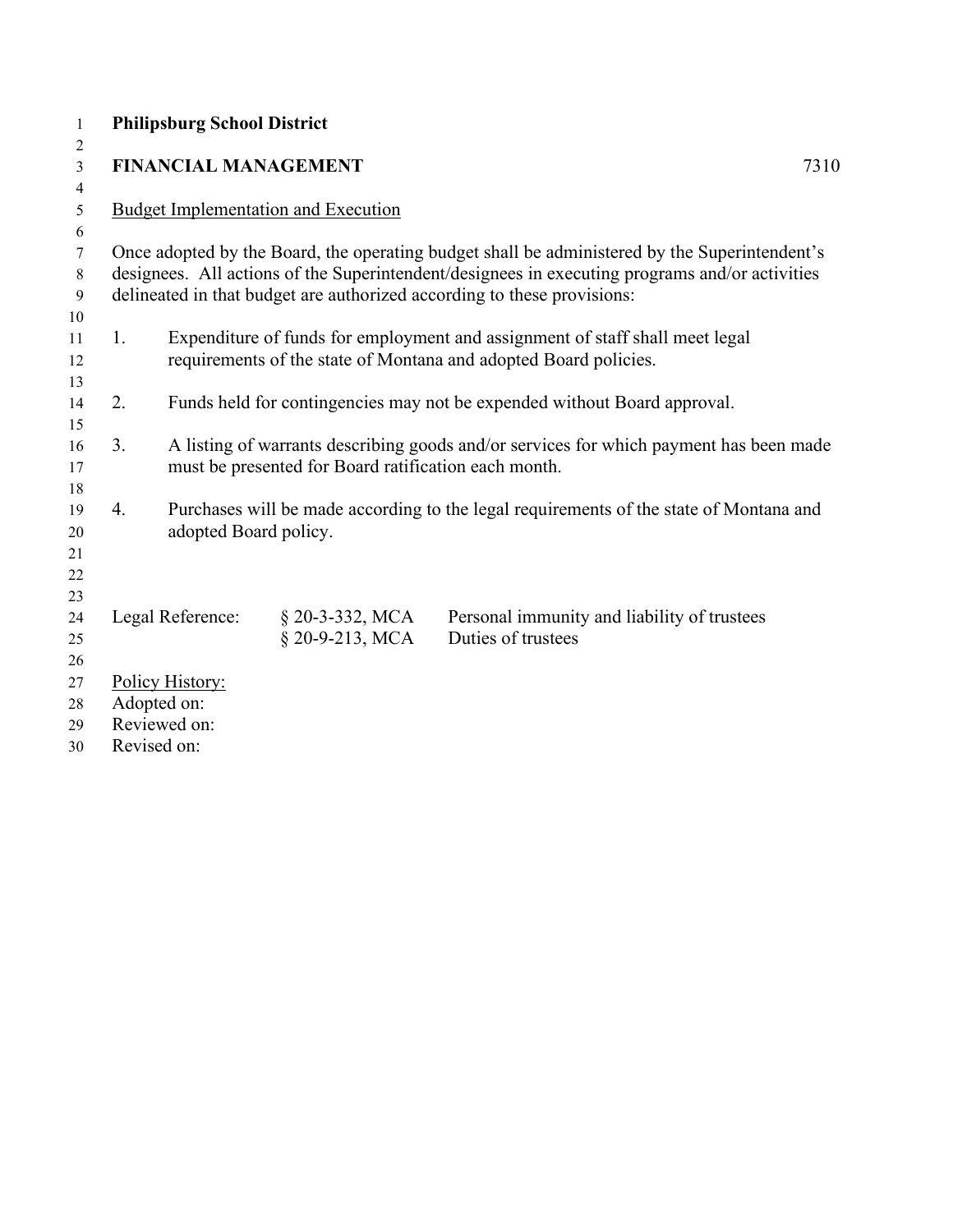| <b>Philipsburg School District</b>                                                                                                                                                                                                                                                                                                                                                                                                                                                                                                                                                                                                                                                                                                                                                                                                                                                                                                                                                                                                                                                                                                                                                                                                                                                                                                                         |                     |
|------------------------------------------------------------------------------------------------------------------------------------------------------------------------------------------------------------------------------------------------------------------------------------------------------------------------------------------------------------------------------------------------------------------------------------------------------------------------------------------------------------------------------------------------------------------------------------------------------------------------------------------------------------------------------------------------------------------------------------------------------------------------------------------------------------------------------------------------------------------------------------------------------------------------------------------------------------------------------------------------------------------------------------------------------------------------------------------------------------------------------------------------------------------------------------------------------------------------------------------------------------------------------------------------------------------------------------------------------------|---------------------|
| <b>FINANCIAL MANAGEMENT</b>                                                                                                                                                                                                                                                                                                                                                                                                                                                                                                                                                                                                                                                                                                                                                                                                                                                                                                                                                                                                                                                                                                                                                                                                                                                                                                                                | 7320<br>page 1 of 2 |
| Purchasing                                                                                                                                                                                                                                                                                                                                                                                                                                                                                                                                                                                                                                                                                                                                                                                                                                                                                                                                                                                                                                                                                                                                                                                                                                                                                                                                                 |                     |
| <b>Authorization and Control</b>                                                                                                                                                                                                                                                                                                                                                                                                                                                                                                                                                                                                                                                                                                                                                                                                                                                                                                                                                                                                                                                                                                                                                                                                                                                                                                                           |                     |
| The Superintendent is authorized to direct expenditures and purchases within limits of the<br>detailed annual budget for the school year. The Board must approve purchase of capital outlay<br>items, when the aggregate total of a requisition exceeds Ten Thousand Dollars (\$10,000), except<br>the Superintendent shall have the authority to make capital outlay purchases without advance<br>approval when necessary to protect the interests of the District or the health and safety of staff or<br>students. The Superintendent will establish requisition and purchase order procedures to control<br>and maintain proper accounting of expenditure of funds. Staff who obligate the District without<br>proper authorization may be held personally responsible for payment of such obligations.                                                                                                                                                                                                                                                                                                                                                                                                                                                                                                                                                |                     |
| <b>Bids and Contracts</b>                                                                                                                                                                                                                                                                                                                                                                                                                                                                                                                                                                                                                                                                                                                                                                                                                                                                                                                                                                                                                                                                                                                                                                                                                                                                                                                                  |                     |
| Whenever any building furnishing, repairing, or other work for the benefit of the District or<br>purchasing of supplies for the District is necessary, the work done or the purchase made must be<br>by contract if the sum exceeds Eighty Thousand Dollars (\$80,000). The District will call for<br>formal bids by issuing public notice as specified in statute. Specifications will be prepared and<br>made available to all vendors interested in submitting a bid. The contract shall be awarded to the<br>lowest responsible bidder, except that the trustees may reject any or all bids. The Board, in<br>making a determination as to which vendor is the lowest responsible bidder, will take into<br>consideration not only the amount of each bid, but will also consider the skill, ability, and<br>integrity of a vendor to do faithful, conscientious work and to promptly fulfill the contract<br>according to its letter and spirit. Bidding requirements do not apply to a registered professional<br>engineer, surveyor, real estate appraiser, or registered architect; a physician, dentist, pharmacist,<br>or other medical, dental, or health care provider; an attorney; a consulting actuary; a private<br>investigator licensed by any jurisdiction; a claims adjuster; or an accountant licensed under Title<br>37, Chapter 50. |                     |
| Advertisement for bid must be made once each week for two (2) consecutive weeks, and a<br>second $(2nd)$ publication must be made not less than five (5) nor more than twelve (12) days<br>before consideration of bids.                                                                                                                                                                                                                                                                                                                                                                                                                                                                                                                                                                                                                                                                                                                                                                                                                                                                                                                                                                                                                                                                                                                                   |                     |
| The Superintendent will establish bidding and contract-awarding procedures. Bid procedures<br>will be waived only as specified in statute, such as §§ 18-2-501, 502 and 503, MCA. Any<br>contract required to be let for bid shall contain language to the following effect:                                                                                                                                                                                                                                                                                                                                                                                                                                                                                                                                                                                                                                                                                                                                                                                                                                                                                                                                                                                                                                                                               |                     |
| In making a determination as to which vendor is the lowest responsible bidder, if<br>any, the District will take into consideration not only the pecuniary ability of a<br>vendor to perform the contract, but will also consider the skill, ability, and<br>integrity of a vendor to do faithful, conscientious work and promptly fulfill the                                                                                                                                                                                                                                                                                                                                                                                                                                                                                                                                                                                                                                                                                                                                                                                                                                                                                                                                                                                                             |                     |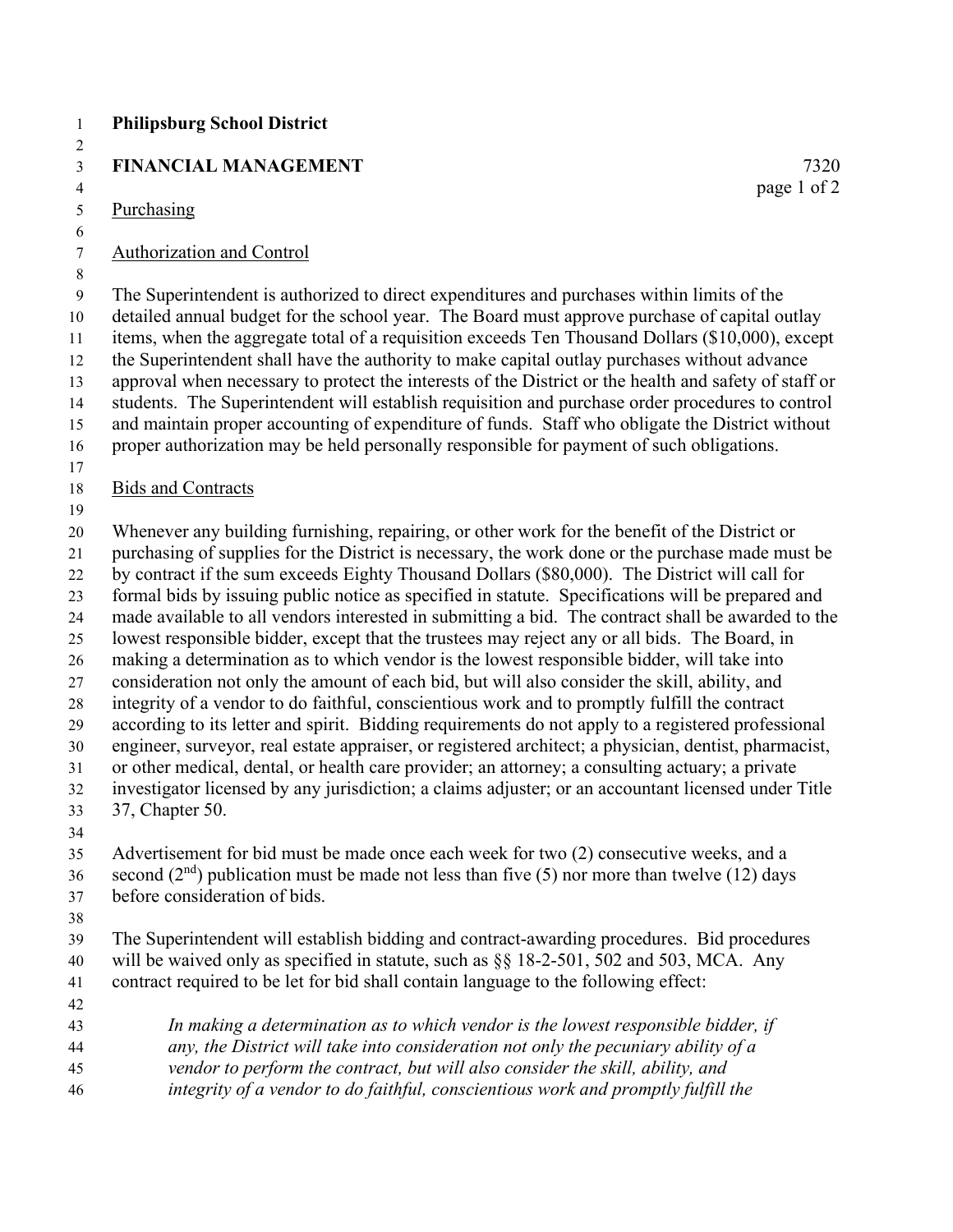| $\mathbf{1}$<br>2 |                               |                                                 | 7320<br>page 2 of 2                                                                                                                                                                            |
|-------------------|-------------------------------|-------------------------------------------------|------------------------------------------------------------------------------------------------------------------------------------------------------------------------------------------------|
| 3                 |                               |                                                 |                                                                                                                                                                                                |
| 4                 |                               |                                                 | contract according to its letter and spirit. References must be provided and will                                                                                                              |
| 5                 |                               |                                                 | be contacted. The District further reserves the right to contact others with whom                                                                                                              |
| 6                 |                               |                                                 | a vendor has conducted business, in addition to those listed as references, in                                                                                                                 |
| 7                 |                               |                                                 | determining whether a vendor is the lowest responsible bidder. Additional                                                                                                                      |
| 8                 |                               |                                                 | information and/or inquiries into a vendor's skill, ability, and integrity are set                                                                                                             |
| 9                 |                               | forth in the bid specifications.                |                                                                                                                                                                                                |
| 10                |                               |                                                 |                                                                                                                                                                                                |
| 11                | <b>Cooperative Purchasing</b> |                                                 |                                                                                                                                                                                                |
| 12                |                               |                                                 |                                                                                                                                                                                                |
| 13<br>14          |                               |                                                 | The District may enter into cooperative purchasing contracts with one or more districts for<br>procurement of supplies or services. A district participating in a cooperative purchasing group |
| 15                |                               |                                                 | may purchase supplies and services through the group without complying with the provisions of                                                                                                  |
| 16                |                               |                                                 | 20-9-204(3), MCA if the cooperative purchasing group has a publicly available master list of                                                                                                   |
| 17                |                               |                                                 | items available with pricing included and provides an opportunity at least twice yearly for any                                                                                                |
| 18                |                               |                                                 | vendor, including a Montana vendor, to compete, based on a lowest responsible bidder standard,                                                                                                 |
| 19                |                               |                                                 | for inclusion of the vendor's supplies and services on the cooperative purchasing group's master                                                                                               |
| 20                | list.                         |                                                 |                                                                                                                                                                                                |
| 21                |                               |                                                 |                                                                                                                                                                                                |
| 22                |                               |                                                 |                                                                                                                                                                                                |
| 23                |                               |                                                 |                                                                                                                                                                                                |
| 24                | Legal Reference:              | §§ 18-1-101, et seq., MCA                       | Preferences and General Matters                                                                                                                                                                |
| 25                |                               | §§ 18-1-201, et seq., MCA                       | <b>Bid Security</b>                                                                                                                                                                            |
| 26                |                               | § 20-9-204, MCA                                 | Conflicts of interests, letting contracts, and                                                                                                                                                 |
| 27                |                               |                                                 | calling for bids                                                                                                                                                                               |
| 28                |                               | Debcon v. City of Glasgow, 305 Mont. 391 (2001) |                                                                                                                                                                                                |
| 29                |                               |                                                 |                                                                                                                                                                                                |
| 30                | Policy History:               |                                                 |                                                                                                                                                                                                |
| 31                | Adopted on:                   |                                                 |                                                                                                                                                                                                |
| 32                | Reviewed on:                  |                                                 |                                                                                                                                                                                                |
| 33                | Revised on:                   |                                                 |                                                                                                                                                                                                |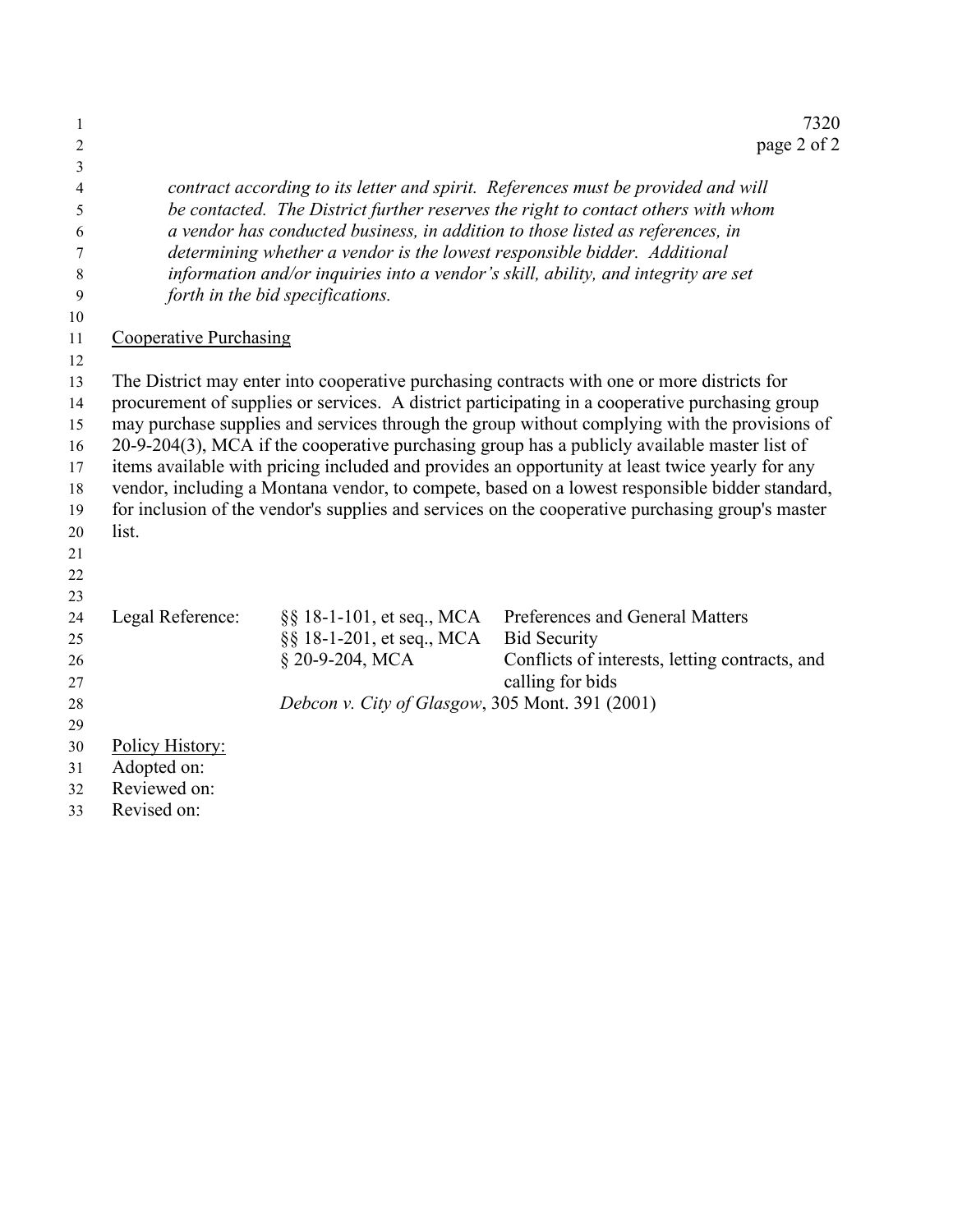#### **Philipsburg School District**

## **FINANCIAL MANAGEMENT** 7320 4 page 1 of 2 5 Procurement of Supplies, Materials, Equipment and Services Using Federal Funds

7 Procurement of all supplies, materials, equipment, and services paid for from federal funds or 8 District matching funds shall be made in accordance with all applicable federal, state, and local 9 statutes and/or regulations, the terms and conditions of the federal grant, Board policy, and administrative procedures. Procurement of any supplies, materials, equipment or services not using federal funds shall be subject to Board Policy 7010 and state law. The Superintendent shall maintain a procurement and contract administration system in accordance with the requirements for the administration and management of Federal grants and Federally-funded programs. The District shall maintain a contract administration system that requires contractors to perform in accordance with the terms, conditions, and specifications of their contracts or purchase orders. Except as otherwise noted, procurement transactions shall

conform to the provisions of the District's general purchasing policy.

The District shall take affirmative steps to assure that minority businesses, women's business

- enterprises, and labor surplus area firms are used when possible.
- 

 All District employees, officers, and agents who have purchasing authority shall abide by the standards of conduct covering conflicts of interest and governing the actions of its employees,

officers, and agents engaged in the selection, award, and administration of contracts.

The District will avoid acquisition of unnecessary or duplicative items and shall give

consideration to mechanisms to obtain a more economical purchase (i.e., consolidating or

breaking out procurements where permitted under state law). Where appropriate, the District

shall conduct an analysis of lease versus purchase alternatives and any other appropriate options

to determine the most economical approach.

To foster greater economy and efficiency, the District may engage in cooperative purchasing

where appropriate for procurement or use of common or shared goods and services.

#### **Competition**

All procurement transactions paid for from federal funds or District matching funds shall be

conducted in a manner that encourages full and open competition and that is in good

administrative practice and sound business judgment. To promote these purposes, the District

shall exclude any contractor that has developed or drafted specifications, requirements,

statements of work, or invitations for bids or requests for proposals from competition for such

procurements.

Further, the District does not use statutorily or administratively imposed state, local, or tribal

- geographical preferences in the evaluation of bids or proposals under this policy, unless (1) an
- applicable federal statute expressly mandates or encourages a geographic preference; or (2) the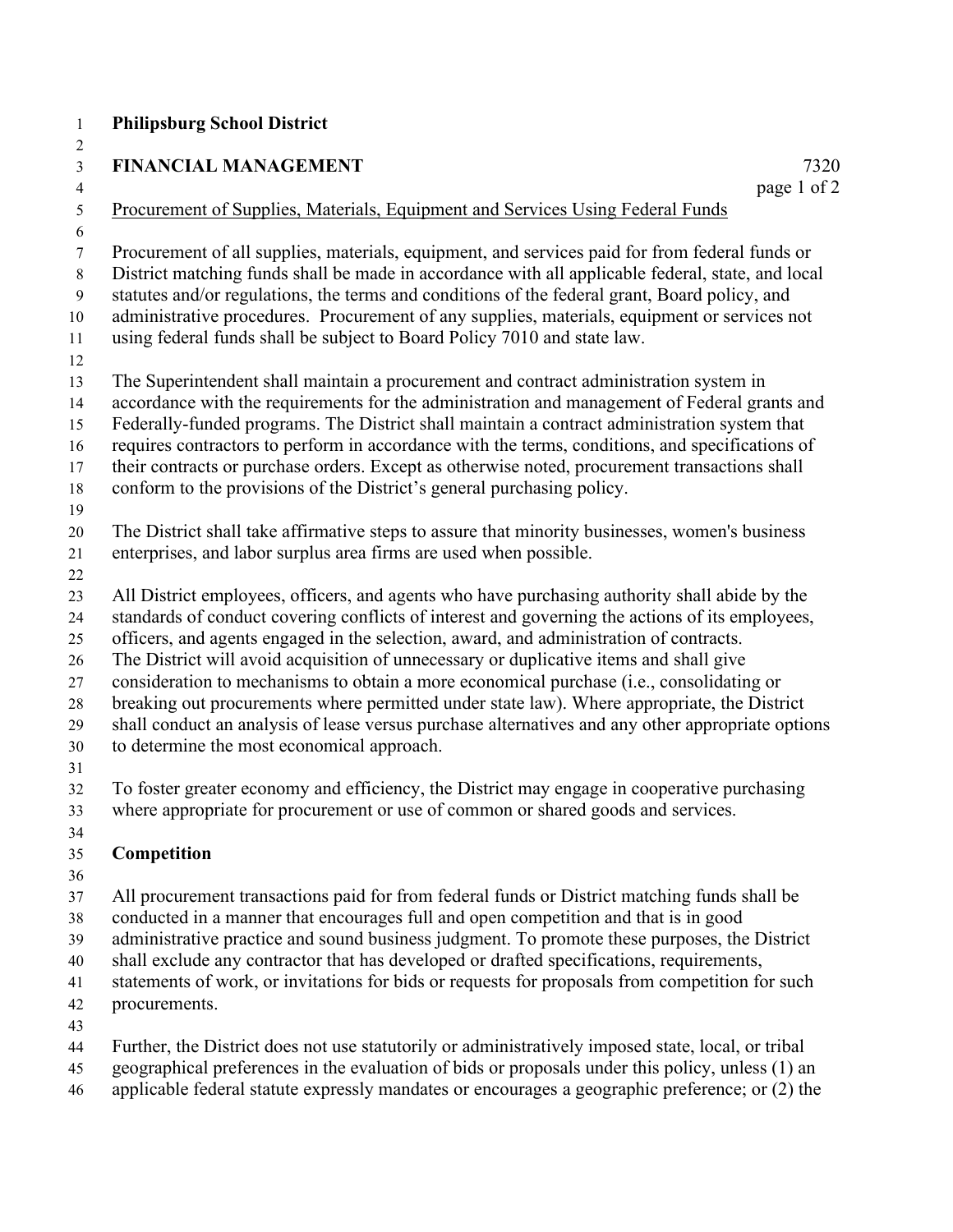- District is contracting for architectural and engineering services, in which case geographic
- location may be a selection criterion provided its application leaves an appropriate number of
- qualified firms, given the nature and size of the project, to compete for the contract.
- 
- To the extent that the District uses a pre-qualified list of persons, firms, or products to acquire
- goods and services that are subject to this policy, the pre-qualified list shall include a sufficient
- number of qualified sources as to ensure maximum open and free competition. The District
- allows vendors to apply for consideration to be placed on the list at any time and they must re-qualify every twenty-four (24) months in accordance with administrative procedures established
- by the Superintendent.
- 

## **Solicitation Language**

The District shall require that all solicitations made pursuant to this policy incorporate a clear

- and accurate description of the technical requirements for the material, product, or service to be
- procured. Such description shall not, in competitive procurements, contain features which unduly
- restrict competition. The description may include a statement of the qualitative nature of the
- material, product, or service to be procured and, when necessary, shall set forth those minimum

essential characteristics and standards to which it shall conform if it is to satisfy its intended use.

- Detailed product specifications will be avoided if at all possible.
- 
- When it is impractical or uneconomical to make a clear and accurate description of the technical
- requirements, a "brand name or equivalent" description may be used as a means to define the
- performance or other salient requirements of procurement. The specific features of the named
- brand which shall be met by offers shall be clearly stated; and identify all requirements which the
- offerors shall fulfill and all other factors to be used in evaluating bids or proposals.
- The Board shall not approve any expenditure for an unauthorized purchase or contract.
- 

## **Procurement Methods**

The District shall utilize the following methods of procurement:

*Micro-Purchases*

Purchases of supplies, materials, services, or equipment using federal funds less than

\$10,000 shall be "Micro-Purchases." The District is not required to use a formal bidding

process for Micro-Purchases, but it shall ensure that purchases are reasonable and equitably

distributed among all qualified sources. The District shall maintain all procurement

documentation to ensure the cost is less than \$10,000 for a Micro-Purchase.

# *Small Purchases*

Purchases of supplies, materials, services, or equipment using federal funds between

\$10,000 and \$80,000 shall be considered "Small Purchases." The District is not required to

use a formal bidding process for Small Purchases, but it shall use a competitive process to

ensure fairness. For any Small Purchase, the District shall obtain at least two or more price

quotes. The District shall maintain all procurement documentation to ensure the cost is less

than \$80,000 but more than \$10,000 for a Small Purchase.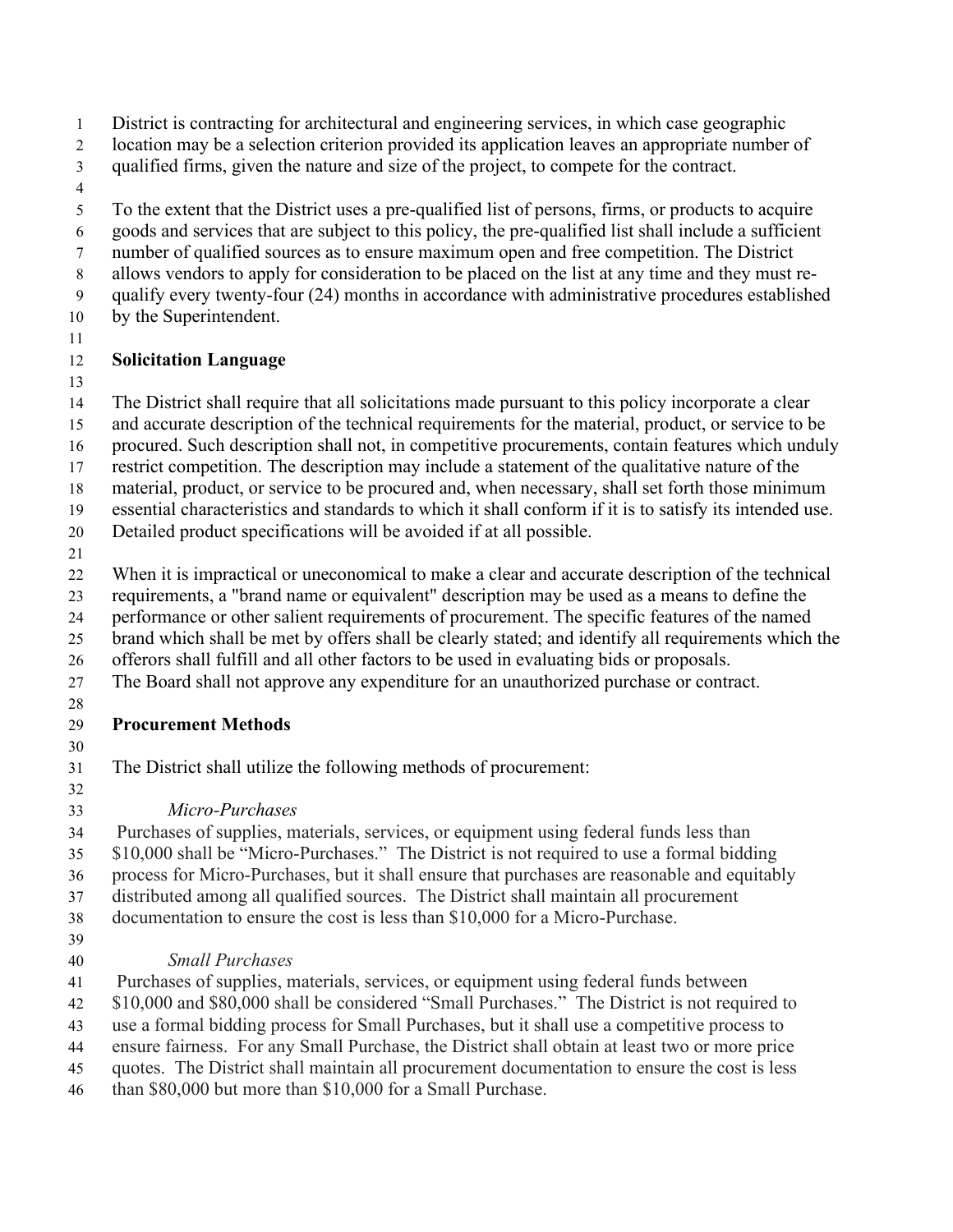| 1              |                      |                                                                                               |
|----------------|----------------------|-----------------------------------------------------------------------------------------------|
| 2              |                      | <b>Sealed Bids</b>                                                                            |
| 3              |                      | Sealed bids shall be used when the procurement lends itself to a firm fixed price contract    |
| $\overline{4}$ |                      | and the selection of the successful bidder can be made principally on the basis of price.     |
| 5              |                      | Sealed, competitive bids shall be obtained when the purchase of, and contract for supplies,   |
| 6              |                      | materials, or equipment (including construction projects) which exceeds \$80,000 and          |
| $\tau$         |                      | would utilize federal funds or District matching funds.                                       |
| $8\,$          | 1.                   | Bids shall be solicited in accordance with the provisions of state law and                    |
| 9              |                      | board policy. Bids shall be solicited from an adequate number of qualified                    |
| 10             |                      | suppliers, providing sufficient response time prior to the date set for the                   |
| 11             |                      | opening of bids. The invitation to bid shall be publicly advertised.                          |
| 12             | 2.                   | The invitation for bids will include product/contract specifications and                      |
| 13             |                      | pertinent attachments and shall define the items and/or services required in                  |
| 14             |                      | order for the bidder to properly respond.                                                     |
| 15             | 3.                   | All bids will be opened at the time and place prescribed in the invitation for                |
| 16             |                      | bids; bids will be opened publicly.                                                           |
| 17             | 4.                   | A firm fixed price contract award will be made in writing to the lowest                       |
| 18             |                      | responsive and responsible bidder.                                                            |
| 19             | 5.                   | The Board reserves the right to reject any or all bids for sound documented                   |
| 20             |                      | reason.                                                                                       |
| 21             |                      |                                                                                               |
| 22             |                      | <b>Competitive Proposals</b>                                                                  |
| 23             |                      | Procurement by competitive proposal, normally conducted with more than one source             |
| 24             |                      | submitting an offer, is generally used when conditions are not appropriate for the use of     |
|                | sealed bids.         |                                                                                               |
| 25             |                      |                                                                                               |
| 26             |                      |                                                                                               |
| 27             | 1.                   | If this method is used, the following requirements apply:                                     |
| 28             |                      | Requests for proposals shall be publicized and identify all evaluation factors and            |
| 29             |                      | their relative importance. Any response to the publicized requests for proposals              |
| 30             |                      | shall be considered to the maximum extent practical.                                          |
| 31             | 2.<br>3.             | Proposals shall be solicited from an adequate number of sources.                              |
| 32             |                      | The District shall use its written method for conducting technical evaluations of             |
| 33             |                      | the proposals received and for selecting recipients.                                          |
| 34             | 4.                   | Contracts shall be awarded to the responsible firm whose proposal is most                     |
| 35             |                      | advantageous to the program, with price and other factors considered. Price may               |
| 36             |                      | not be considered where procuring architectural/engineering services;                         |
| 37             |                      | compensation is subject to negotiation of a fair and reasonable fee after selection.          |
| 38             |                      |                                                                                               |
| 39             |                      | Noncompetitive Proposals                                                                      |
| 40             |                      | The District may only solicit a proposal from a sole source when one or more of the following |
| 41             | circumstances apply: |                                                                                               |
| 42             | 1.                   | The item is available only from a single source;                                              |
| 43             | 2.                   | The public exigency or emergency for the requirement will not permit a delay                  |
| 44             |                      | resulting from competitive solicitation;                                                      |
| 45             | 3.                   | The federal awarding agency or pass-through entity expressly authorizes                       |
| 46             |                      | noncompetitive proposals in response to a written request from the District; or               |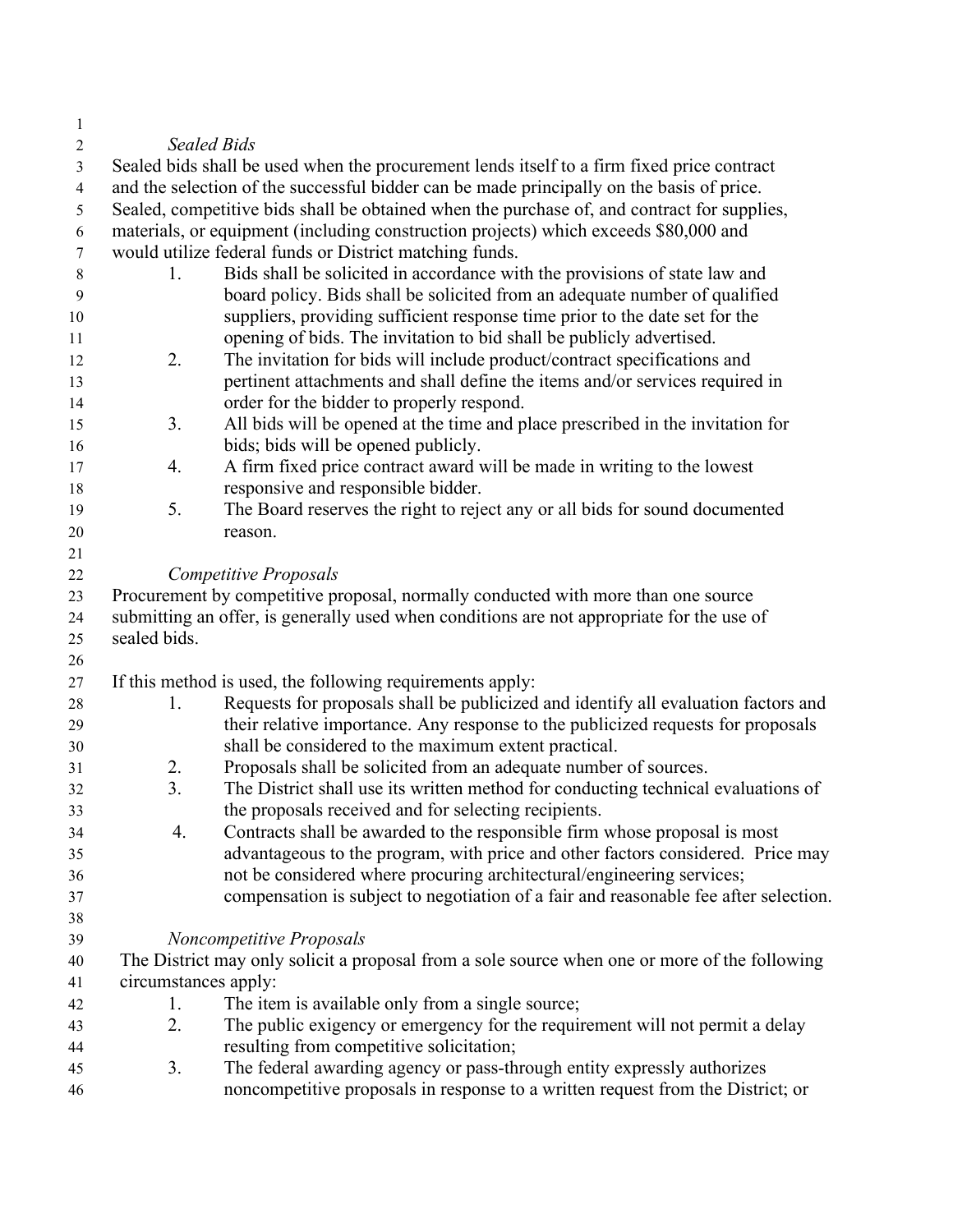- 4. After solicitation of a number of sources, competition is determined to be inadequate.
- **Contract/Price Analysis**
- 

- The District shall perform a cost or price analysis in connection with every procurement action in excess of \$80,000, including contract modifications. A cost analysis generally means evaluating
- the separate cost elements that make up the total price, while a price analysis means evaluating
- the total price, without looking at the individual cost elements.
- The method and degree of analysis is dependent on the facts surrounding the particular
- procurement situation; however, the District shall come to an independent estimate prior to receiving bids or proposals.
- 

## **Time and Materials Contracts**

 The District uses a time and materials type contract only (1) after a determination that no other 17 contract is suitable; and (2) if the contract includes a ceiling price that the contractor exceeds at

its own risk. A time and materials type contract is a contract whose cost to the District is the sum

of the actual costs of materials, and direct labor hours charged at fixed hourly rates that reflect

- wages, general and administrative expenses, and profit.
- 

## **Suspension and Debarment**

The District will award contracts only to responsible contractors possessing the ability to

perform successfully under the terms and conditions of the proposed procurement. All

purchasing decisions shall be made in the best interests of the District and shall seek to obtain the

maximum value for each dollar expended. When making a purchasing decision, the District shall

consider such factors as (1) contractor integrity; (2) compliance with public policy; (3) record of

- past performance; and (4) financial and technical resources.
- 

 The Superintendent shall have the authority to suspend or debar a person/corporation, for cause, from consideration or award of further contracts.

The District shall not subcontract with or award subgrants to any person or company who is

 debarred or suspended. For contracts over \$25,000, the District shall confirm that the vendor is not debarred or suspended by verifying such status.

# **Maintenance of Procurement Records**

 The District maintains records sufficient to detail the history of all procurements. These records include, but are not limited to the following: rationale for the method of procurement, selection of contract type, contractor selection, or rejection, and the basis for the contract price (including a cost or price analysis).

Legal References: § 18-1-101 et seq., MCA Public Contracts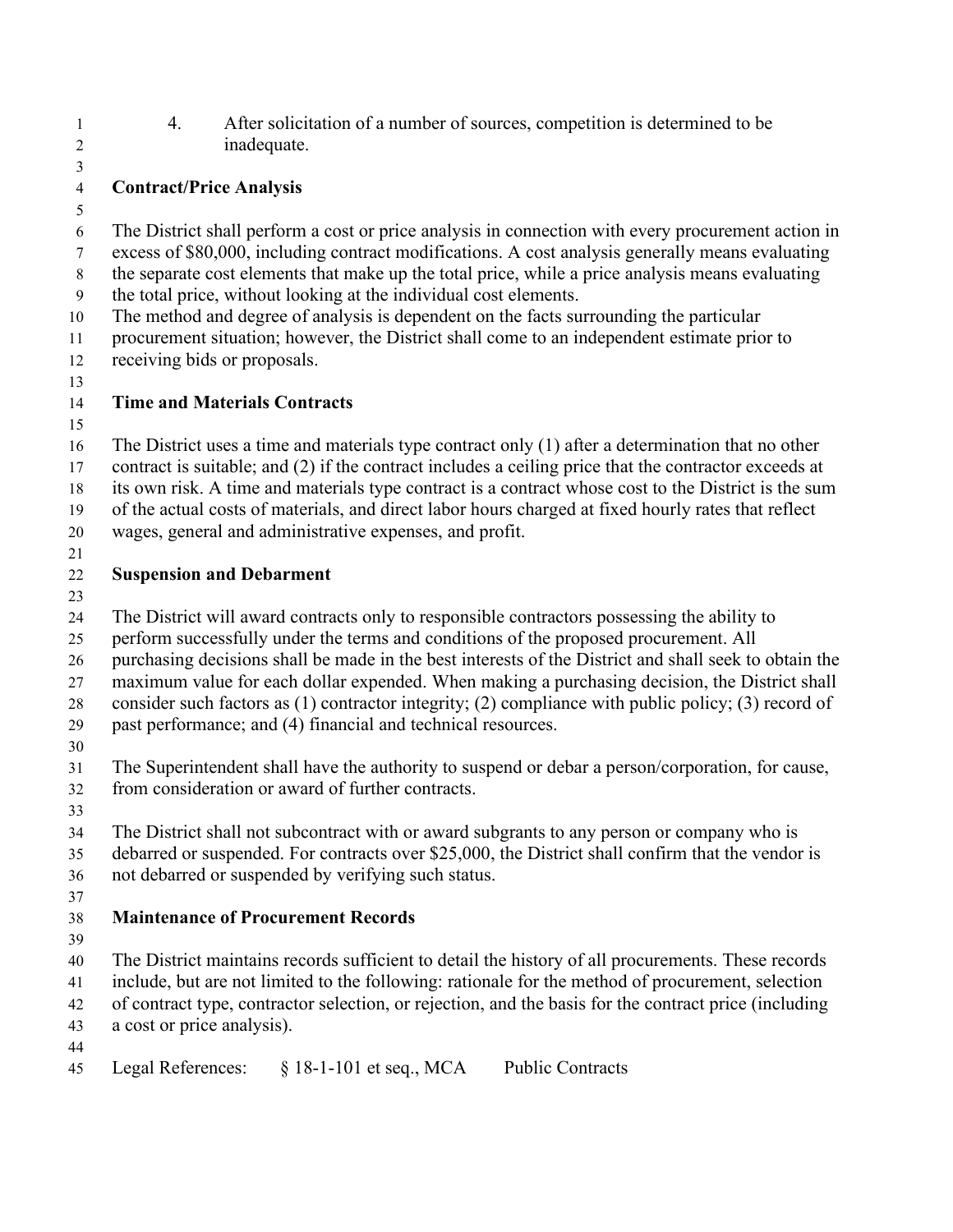| 1              |                          | § 20-9-204, MCA     | Conflicts of interest, letting contracts and |
|----------------|--------------------------|---------------------|----------------------------------------------|
| $\overline{2}$ |                          |                     | calling for bids                             |
| 3              |                          | 2 C.F.R. Part 180   |                                              |
| 4              |                          | 2 C.F.R. 200.317    |                                              |
| 5              |                          | 2 C.F.R. 200.318    |                                              |
| 6              |                          | 2 C.F.R. 200.319    |                                              |
| 7              |                          | 2 C.F.R. 200.320    |                                              |
| $8\phantom{1}$ |                          | 2 C.F.R. 200.321    |                                              |
| 9              |                          | 2 C.F.R. 200.322    |                                              |
| 10             |                          | 2 C.F.R. 200.323    |                                              |
| 11             |                          | 2 C.F.R. 200.324    |                                              |
| 12             |                          | 2 C.F.R. 200.325    |                                              |
| 13             |                          | 2 C.F.R. 200.326    |                                              |
| 14             |                          | 48 C.F.R. chapter 1 |                                              |
| 15             |                          |                     |                                              |
| 16             |                          |                     |                                              |
| 17             | <b>Cross References:</b> | Policy 5700         | Conflicts of Interest                        |
| 18             |                          | Policy 7320         | Purchasing                                   |
| 19             |                          |                     |                                              |
| 20             | Policy History:          |                     |                                              |
| 21             | Adopted on:              |                     |                                              |
| 22             | Revised on:              |                     |                                              |
| 23             |                          |                     |                                              |
| 24             |                          |                     |                                              |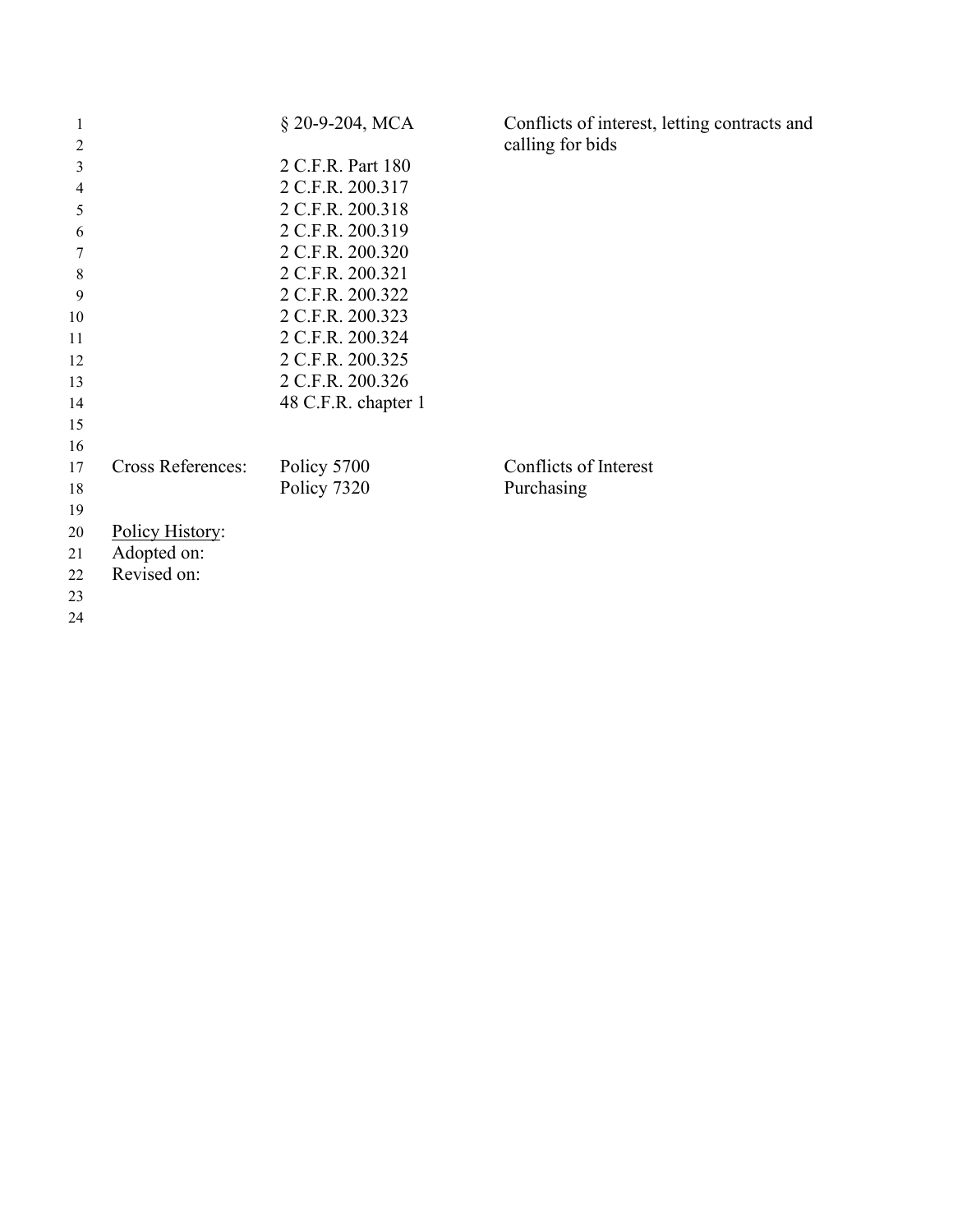|    | <b>Philipsburg School District</b>                                                                |
|----|---------------------------------------------------------------------------------------------------|
| 2  |                                                                                                   |
| 3  | <b>FINANCIAL MANAGEMENT</b><br>7326                                                               |
| 4  |                                                                                                   |
| 5  | Documentation and Approval of Claims                                                              |
| 6  |                                                                                                   |
| 7  | All financial obligations and disbursements must be documented in compliance with statutory       |
| 8  | provisions and audit guidelines. Documentation will specifically describe acquired goods and/or   |
| 9  | services, budget appropriations applicable to payment, and required approvals. All purchases,     |
| 10 | encumbrances and obligations, and disbursements must be approved by the administrator             |
| 11 | designated with authority, responsibility, and control over budget appropriations. The            |
| 12 | responsibility for approving these documents cannot be delegated.                                 |
| 13 |                                                                                                   |
| 14 | The District business office is responsible for developing procedures and forms to be used in the |
| 15 | requisition, purchase, and payment of claims.                                                     |
| 16 |                                                                                                   |
| 17 |                                                                                                   |
| 18 |                                                                                                   |
| 19 | Policy History:                                                                                   |
| 20 | Adopted on:                                                                                       |
| 21 | Reviewed on:                                                                                      |
| 22 | Revised on:                                                                                       |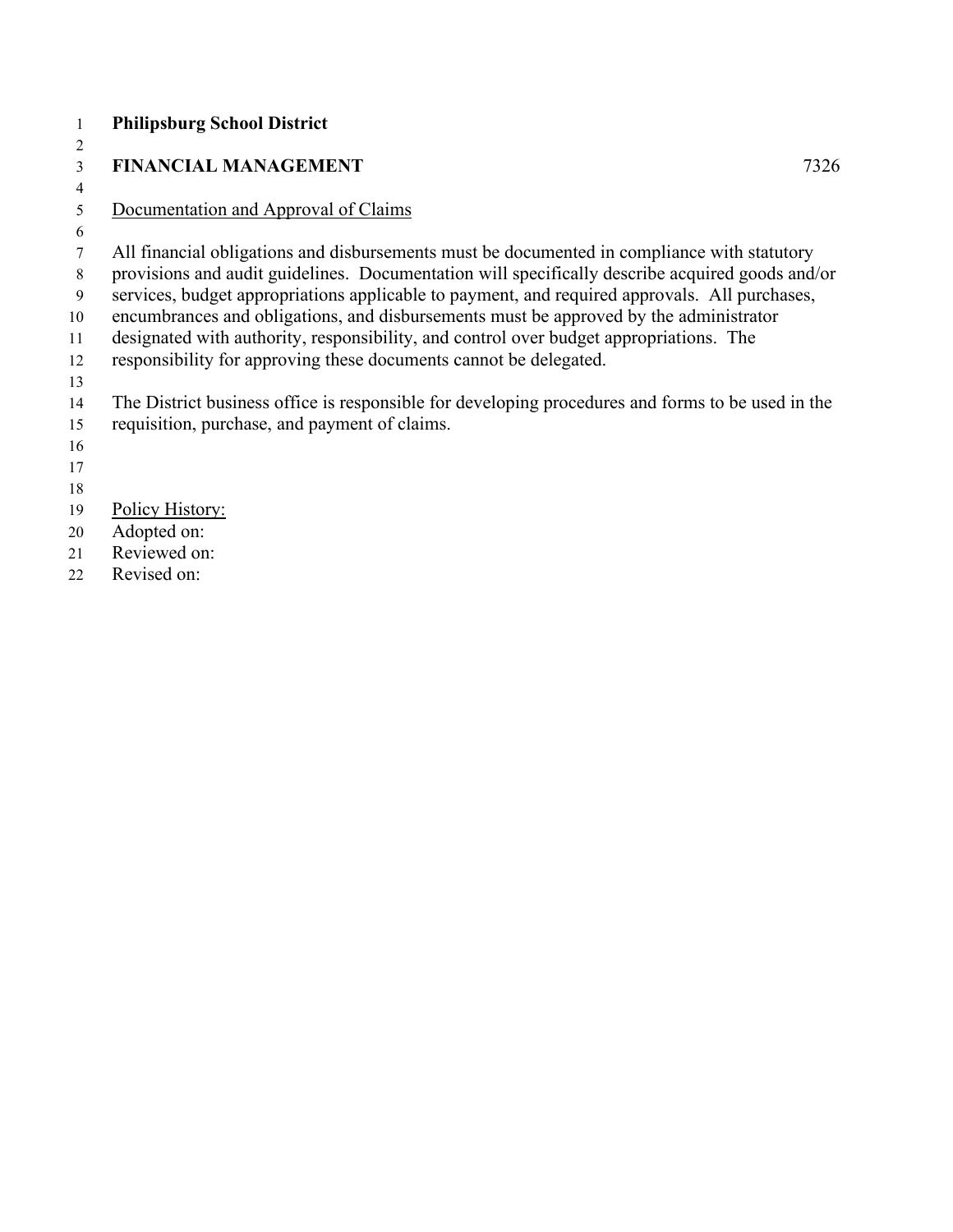|          | <b>FINANCIAL MANAGEMENT</b><br>7332                                                                                                                                                                                                                                                                                                                                                                                                                                                                                                                                                                                                                                                                        |
|----------|------------------------------------------------------------------------------------------------------------------------------------------------------------------------------------------------------------------------------------------------------------------------------------------------------------------------------------------------------------------------------------------------------------------------------------------------------------------------------------------------------------------------------------------------------------------------------------------------------------------------------------------------------------------------------------------------------------|
|          | page 1 of 2<br><b>Advertising in Schools/Revenue Enhancement</b>                                                                                                                                                                                                                                                                                                                                                                                                                                                                                                                                                                                                                                           |
|          |                                                                                                                                                                                                                                                                                                                                                                                                                                                                                                                                                                                                                                                                                                            |
|          | Revenue enhancement through a variety of District-wide and District-approved marketing<br>activities, including but not limited to advertising, corporate sponsorship, signage in or on<br>District facilities, etc., is a Board-approved venture. The Board may approve such opportunities<br>subject to certain restrictions in keeping with the community standards of good taste.<br>Advertising will model and promote positive values for District students through proactive<br>educational messages and not be simply traditional advertising of a product. Preferred<br>advertising includes messages encouraging student achievement and establishment of high<br>standards of personal conduct. |
|          | All sponsorship contracts will allow the District to terminate the contract on at least an annual                                                                                                                                                                                                                                                                                                                                                                                                                                                                                                                                                                                                          |
|          | basis, if it is determined that it will have an adverse impact on implementation of curriculum or<br>the educational experience of students.                                                                                                                                                                                                                                                                                                                                                                                                                                                                                                                                                               |
|          |                                                                                                                                                                                                                                                                                                                                                                                                                                                                                                                                                                                                                                                                                                            |
|          | The revenue derived should:                                                                                                                                                                                                                                                                                                                                                                                                                                                                                                                                                                                                                                                                                |
|          |                                                                                                                                                                                                                                                                                                                                                                                                                                                                                                                                                                                                                                                                                                            |
| 1.       | Enhance student achievement;                                                                                                                                                                                                                                                                                                                                                                                                                                                                                                                                                                                                                                                                               |
| 2.       | Assist in maintenance of existing District athletic and activity programs; and                                                                                                                                                                                                                                                                                                                                                                                                                                                                                                                                                                                                                             |
| 3.       | Provide scholarships for students participating in athletic, academic, and activity                                                                                                                                                                                                                                                                                                                                                                                                                                                                                                                                                                                                                        |
|          | programs, who demonstrate financial need and merit.                                                                                                                                                                                                                                                                                                                                                                                                                                                                                                                                                                                                                                                        |
|          | Appropriate opportunities for marketing activities include but are not limited to:                                                                                                                                                                                                                                                                                                                                                                                                                                                                                                                                                                                                                         |
|          |                                                                                                                                                                                                                                                                                                                                                                                                                                                                                                                                                                                                                                                                                                            |
| 1.<br>2. | Fixed signage.<br>Banners.                                                                                                                                                                                                                                                                                                                                                                                                                                                                                                                                                                                                                                                                                 |
| 3.       | District-level publications.                                                                                                                                                                                                                                                                                                                                                                                                                                                                                                                                                                                                                                                                               |
| 4.       | Television and radio broadcasts.                                                                                                                                                                                                                                                                                                                                                                                                                                                                                                                                                                                                                                                                           |
| 5.       | Athletic facilities, including stadiums, high school baseball fields, and high school                                                                                                                                                                                                                                                                                                                                                                                                                                                                                                                                                                                                                      |
|          | gymnasiums.                                                                                                                                                                                                                                                                                                                                                                                                                                                                                                                                                                                                                                                                                                |
| 6.       | District-level projects.                                                                                                                                                                                                                                                                                                                                                                                                                                                                                                                                                                                                                                                                                   |
| 7.       | Expanded usage of facilities beyond traditional uses (i.e., concerts, rallies, etc.).                                                                                                                                                                                                                                                                                                                                                                                                                                                                                                                                                                                                                      |
| 8.       | The interior and exterior of a limited number of District buses, if the advertising is                                                                                                                                                                                                                                                                                                                                                                                                                                                                                                                                                                                                                     |
|          | associated with student art selected by the District. The only advertising information                                                                                                                                                                                                                                                                                                                                                                                                                                                                                                                                                                                                                     |
|          | allowed will note sponsorship of the student art by the participant. Maintenance for these                                                                                                                                                                                                                                                                                                                                                                                                                                                                                                                                                                                                                 |
|          | buses will include but not exceed normal maintenance costs.                                                                                                                                                                                                                                                                                                                                                                                                                                                                                                                                                                                                                                                |
| 9.       | Individual school publications (when not in conflict with current contracts).                                                                                                                                                                                                                                                                                                                                                                                                                                                                                                                                                                                                                              |
|          | Advertising will not be allowed in classrooms, other than corporate-sponsored curriculum<br>materials approved subject to Board policy.                                                                                                                                                                                                                                                                                                                                                                                                                                                                                                                                                                    |
|          |                                                                                                                                                                                                                                                                                                                                                                                                                                                                                                                                                                                                                                                                                                            |
|          | The following restrictions will be in place when seeking revenue enhancement. Revenue                                                                                                                                                                                                                                                                                                                                                                                                                                                                                                                                                                                                                      |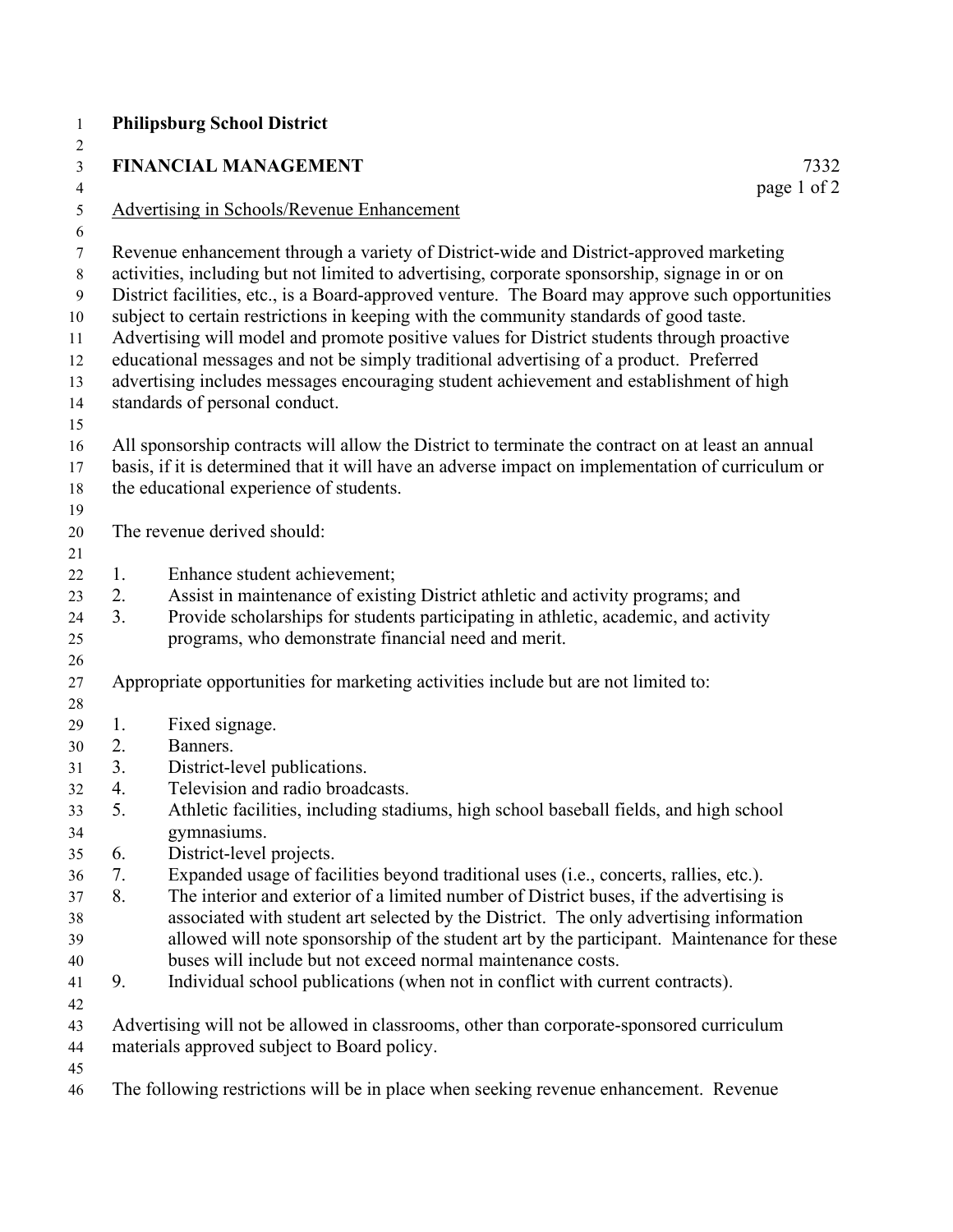|                  |     | 7332                                                                                     |
|------------------|-----|------------------------------------------------------------------------------------------|
| 2                |     | page 2 of 2                                                                              |
| 3                |     |                                                                                          |
| $\overline{4}$   |     | enhancement activities will not:                                                         |
| 5                |     |                                                                                          |
| 6                | 1.  | Promote hostility, disorder, or violence;                                                |
| 7                | 2.  | Attack ethnic, racial, or religious groups;                                              |
| $\,8\,$          | 3.  | Discriminate, demean, harass, or ridicule any person or group of persons on the basis of |
| $\boldsymbol{9}$ |     | gender;                                                                                  |
| 10               | 4.  | Be libelous;                                                                             |
| 11               | 5.  | Inhibit the functioning of the school and/or District;                                   |
| 12               | 6.  | Promote, favor, or oppose the candidacy of any candidate for election, adoption of any   |
| 13               |     | bond/budget issues, or any public question submitted at any general, county, municipal,  |
| 14               |     | or school election;                                                                      |
| 15               | 7.  | Be obscene or pornographic, as defined by prevailing community standards throughout      |
| 16               |     | the District;                                                                            |
| 17               | 8.  | Promote the use of drugs, alcohol, tobacco, firearms, or certain products that create    |
| 18               |     | community concerns;                                                                      |
| 19               | 9.  | Promote any religious or political organization;                                         |
| 20               | 10. | Use any District or school logo without prior approval.                                  |
| 21               |     |                                                                                          |
| 22               |     |                                                                                          |
| 23               |     |                                                                                          |
| 24               |     |                                                                                          |
| 25               |     | Policy History:                                                                          |
| 26               |     | Adopted on:                                                                              |
| 27               |     | Reviewed on:                                                                             |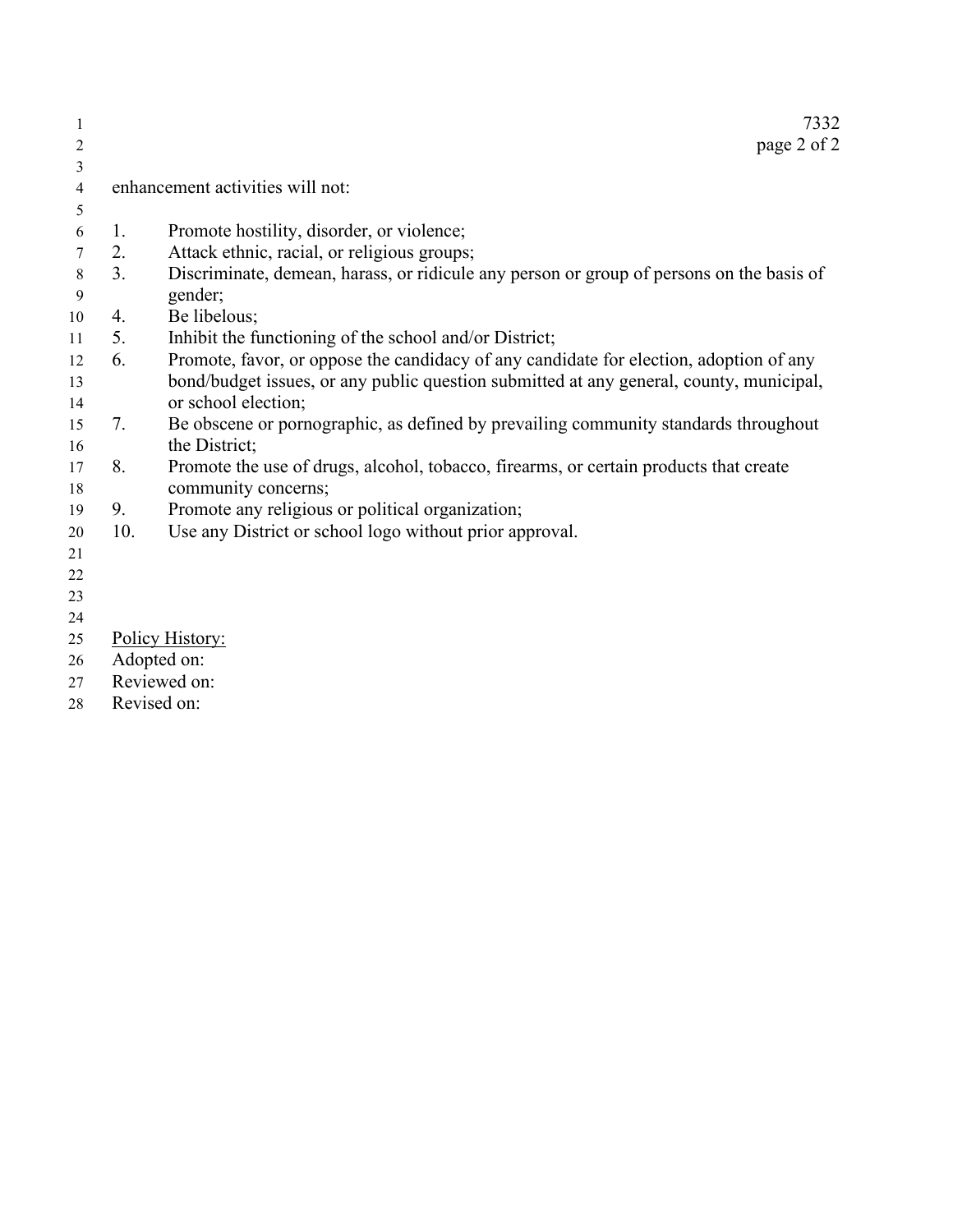| $\mathbf{1}$   |    | <b>Philipsburg School District</b>                                                                 |
|----------------|----|----------------------------------------------------------------------------------------------------|
| $\overline{c}$ |    |                                                                                                    |
| 3              |    |                                                                                                    |
| $\overline{4}$ |    | <b>FINANCIAL MANAGEMENT</b><br>7335                                                                |
| 5<br>6         |    | <b>Personal Reimbursements</b>                                                                     |
| 7              |    |                                                                                                    |
| $\,$ $\,$      |    | While it is recommended that all purchases of goods or services be made within established         |
| 9              |    | purchasing procedures, there may be an occasional need for an employee to make a purchase for      |
| 10             |    | the benefit of the District from personal funds. In that event, an employee will be reimbursed for |
| 11             |    | a personal purchase under the following criteria:                                                  |
| 12             |    |                                                                                                    |
| 13             | 1. | It is clearly demonstrated that the purchase is of benefit to the District;                        |
| 14             |    |                                                                                                    |
| 15             | 2. | The purchase was made with the prior approval of an authorized administrator;                      |
| 16<br>17       | 3. | The item purchased was not available from District resources; and                                  |
| 18             |    |                                                                                                    |
| 19             | 4. | The claim for personal reimbursement is properly accounted for and documented with an              |
| 20             |    | invoice or receipt.                                                                                |
| 21             |    |                                                                                                    |
| 22             |    | The District business office is responsible for developing procedures and forms to be used in      |
| 23             |    | processing claims for personal reimbursements.                                                     |
| 24             |    |                                                                                                    |
| 25             |    |                                                                                                    |
| 26             |    |                                                                                                    |
| 27             |    | Policy History:<br>Adopted on:                                                                     |
| 28<br>29       |    | Reviewed on:                                                                                       |
|                |    |                                                                                                    |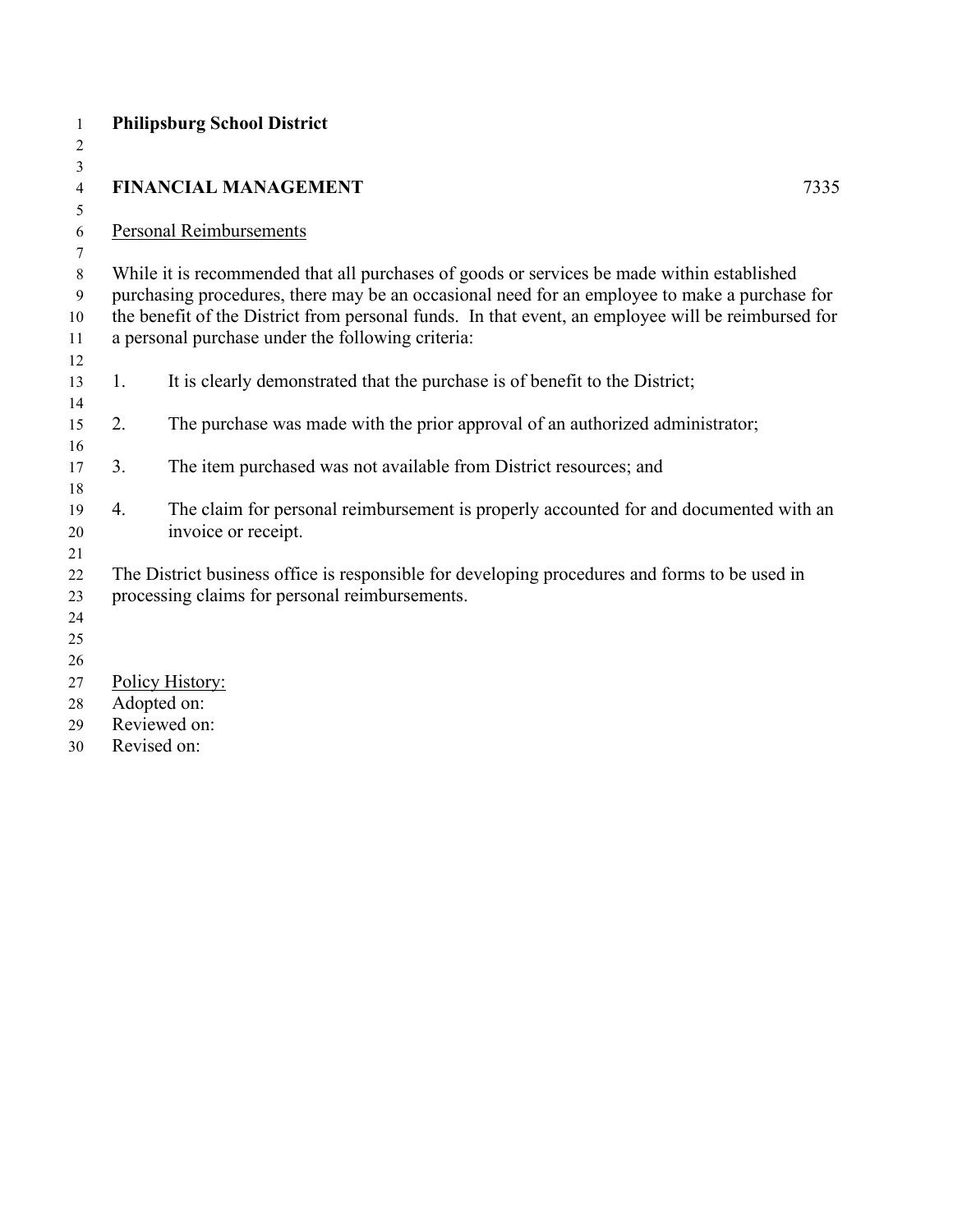| $\mathbf{1}$   | <b>Philipsburg School District</b>    |                                                           |                                                                                                     |
|----------------|---------------------------------------|-----------------------------------------------------------|-----------------------------------------------------------------------------------------------------|
| 2              |                                       |                                                           |                                                                                                     |
| 3              | <b>FINANCIAL MANAGEMENT</b>           |                                                           | 7336                                                                                                |
| $\overline{4}$ |                                       |                                                           |                                                                                                     |
| 5              | <b>Travel Allowances and Expenses</b> |                                                           |                                                                                                     |
| 6              |                                       |                                                           |                                                                                                     |
| $\tau$         |                                       |                                                           | The District will reimburse employees and trustees for travel expenses while traveling outside      |
| 8              |                                       |                                                           | the District and engaged in official District business. All travel expenses must be reported on the |
| 9              |                                       |                                                           | established travel expense and voucher forms and approved by the employee's supervisor and          |
| 10<br>11       | the Superintendent.                   |                                                           |                                                                                                     |
| 12             |                                       |                                                           | Employees are expected to use the District owned vehicle when traveling on school business. If      |
| 13             |                                       |                                                           | personal vehicle use is needed, the employee must request permission from the Superintendent        |
| 14             |                                       |                                                           | prior to the day(s) of use. If an employee is granted permission to use their personal vehicle,     |
| 15             |                                       |                                                           | they will be reimbursed for mileage at the current federal rate. If prior approval has not been     |
| 16             |                                       |                                                           | requested, the employee will not be reimbursed for the use of their personal vehicle.               |
| 17             |                                       |                                                           |                                                                                                     |
| 18             |                                       |                                                           | The District business office is responsible for development of procedures and forms to be used in   |
| 19             |                                       | connection with travel expense claims and reimbursements. |                                                                                                     |
| 20             |                                       |                                                           |                                                                                                     |
| 21             |                                       |                                                           |                                                                                                     |
| 22             |                                       |                                                           |                                                                                                     |
| 23             | Legal Reference:                      | $§$ 2-18-501, MCA                                         | Meals, lodging, and transportation of persons in                                                    |
| 24             |                                       |                                                           | state service                                                                                       |
| 25             |                                       | $\S$ 2-18-502, MCA                                        | Computation of meal allowance                                                                       |
| 26             |                                       | $\S$ 2-18-503, MCA                                        | Mileage - allowance                                                                                 |
| 27             |                                       |                                                           |                                                                                                     |
| 28             | Policy History:                       |                                                           |                                                                                                     |
| 29             | Adopted on:                           |                                                           |                                                                                                     |
| 30             | Reviewed on:                          |                                                           |                                                                                                     |
| 31             | Revised on:                           |                                                           |                                                                                                     |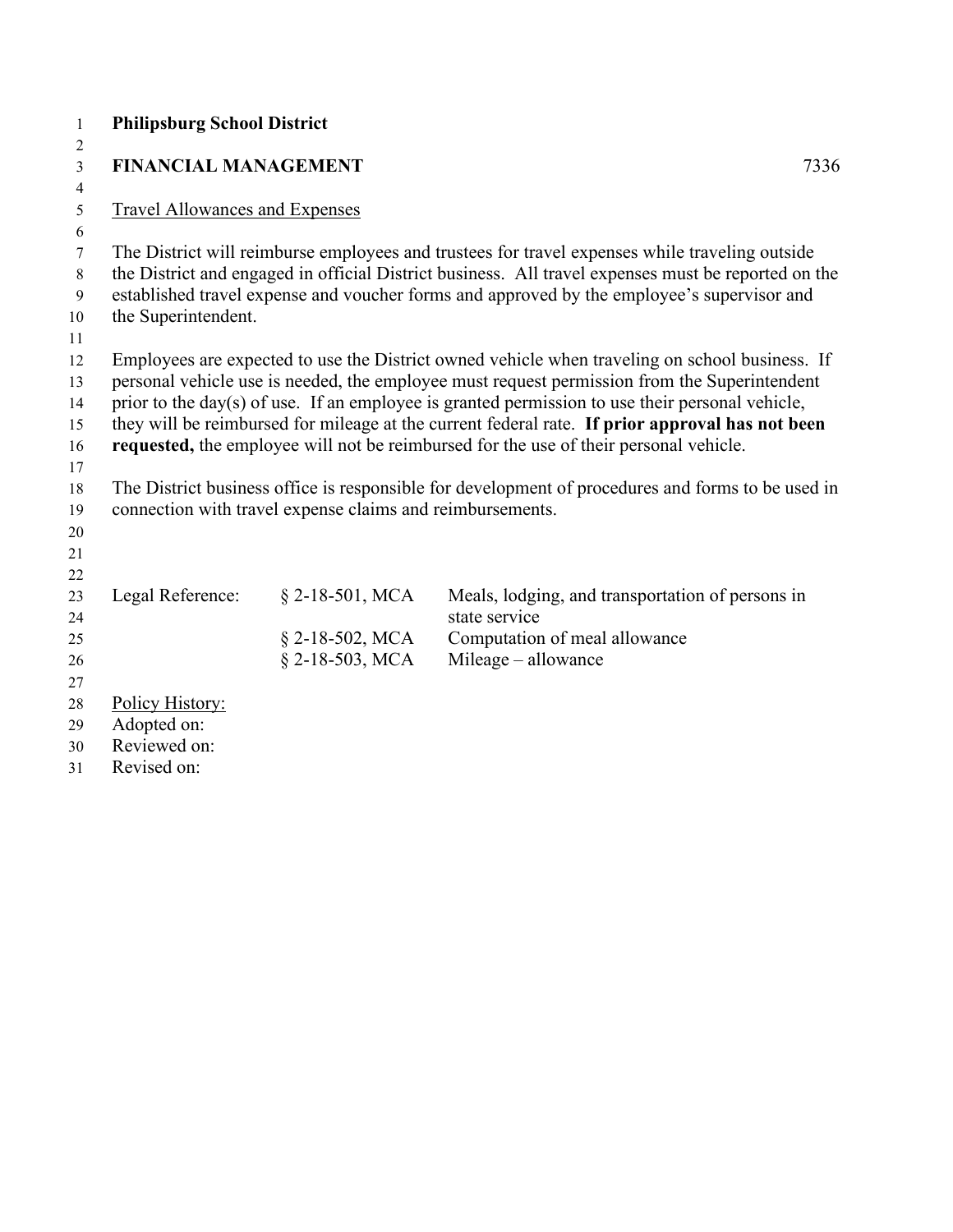| $\mathbf{1}$                      | <b>Philipsburg School District</b>                                                                                                                                                                                                                                                                                                                                                                      |                      |               |                                                                                                                                                                                                                                                                                                            |      |  |
|-----------------------------------|---------------------------------------------------------------------------------------------------------------------------------------------------------------------------------------------------------------------------------------------------------------------------------------------------------------------------------------------------------------------------------------------------------|----------------------|---------------|------------------------------------------------------------------------------------------------------------------------------------------------------------------------------------------------------------------------------------------------------------------------------------------------------------|------|--|
| 2<br>$\overline{3}$               | <b>FINANCIAL MANAGEMENT</b>                                                                                                                                                                                                                                                                                                                                                                             |                      |               |                                                                                                                                                                                                                                                                                                            | 7405 |  |
| $\overline{4}$<br>$5\,$           | <b>Procurement Card Use</b>                                                                                                                                                                                                                                                                                                                                                                             |                      |               |                                                                                                                                                                                                                                                                                                            |      |  |
| 6<br>$\tau$<br>8<br>9<br>10<br>11 | to the Board each year at its meeting in June.                                                                                                                                                                                                                                                                                                                                                          |                      |               | The Board of Trustees permits the use of procurement cards for actual and necessary expenses<br>incurred in the performance of work-related duties for the District. A list of those individuals that<br>will be issued a District procurement card will be maintained in the business office and reported |      |  |
| 12<br>13<br>14<br>15<br>16        | purchasing.                                                                                                                                                                                                                                                                                                                                                                                             |                      |               | The District provides procurement cards with a credit limit not to exceed \$10,000.00 for the<br>aggregate of all cards. Procurement cards may only be used for legitimate District business<br>expenditures. The use of procurement cards is not intended to circumvent the District's policy on          |      |  |
| 17<br>18<br>19<br>20              | Users must take proper care of District credit cards and take all reasonable precautions against<br>damage, loss, or theft. Any damage, loss, or theft must immediately be reported to the business<br>office and to the appropriate financial institution. Failure to take proper care of credit cards or<br>failure to report damage, loss, or theft may subject the employee to financial liability. |                      |               |                                                                                                                                                                                                                                                                                                            |      |  |
| 21<br>22<br>23<br>24<br>25        | employee.                                                                                                                                                                                                                                                                                                                                                                                               |                      |               | Purchases that are unauthorized, illegal, represent a conflict of interest, are personal in nature, or<br>violate the intent of this policy may result in procurement card revocation and discipline of the                                                                                                |      |  |
| 26<br>27<br>28<br>29              |                                                                                                                                                                                                                                                                                                                                                                                                         |                      |               | Users must submit detailed documentation, including itemized receipts for commodities,<br>services, travel, and/or other actual and necessary expenses which have been incurred in<br>connection with school-related business for which the procurement card has been used.                                |      |  |
| 30<br>31<br>32<br>33              |                                                                                                                                                                                                                                                                                                                                                                                                         |                      |               | The Superintendent shall establish regulations governing the issuance and use of procurement<br>cards. Each cardholder shall be apprised of the procedures governing the use of the procurement<br>card, and a copy of this policy and accompanying regulations shall be given to each cardholder.         |      |  |
| 34<br>35<br>36                    |                                                                                                                                                                                                                                                                                                                                                                                                         |                      |               | The District Clerk shall monitor the use of each procurement card every month and report any<br>serious problems and/or discrepancies directly to the Superintendent and the Board.                                                                                                                        |      |  |
| 37<br>38<br>39<br>40              | Cross Reference:                                                                                                                                                                                                                                                                                                                                                                                        | 7320<br>7335<br>7336 | Purchasing    | Personal Reimbursement<br>Travel Allowances and Expenses                                                                                                                                                                                                                                                   |      |  |
| 41<br>42                          | Legal Reference:                                                                                                                                                                                                                                                                                                                                                                                        |                      | §2-7-503, MCA | Financial reports and audits of local government<br>entities                                                                                                                                                                                                                                               |      |  |
| 43<br>44<br>45<br>46              | Policy History:<br>Adopted on:<br>Reviewed on:<br>Revised on:                                                                                                                                                                                                                                                                                                                                           |                      |               |                                                                                                                                                                                                                                                                                                            |      |  |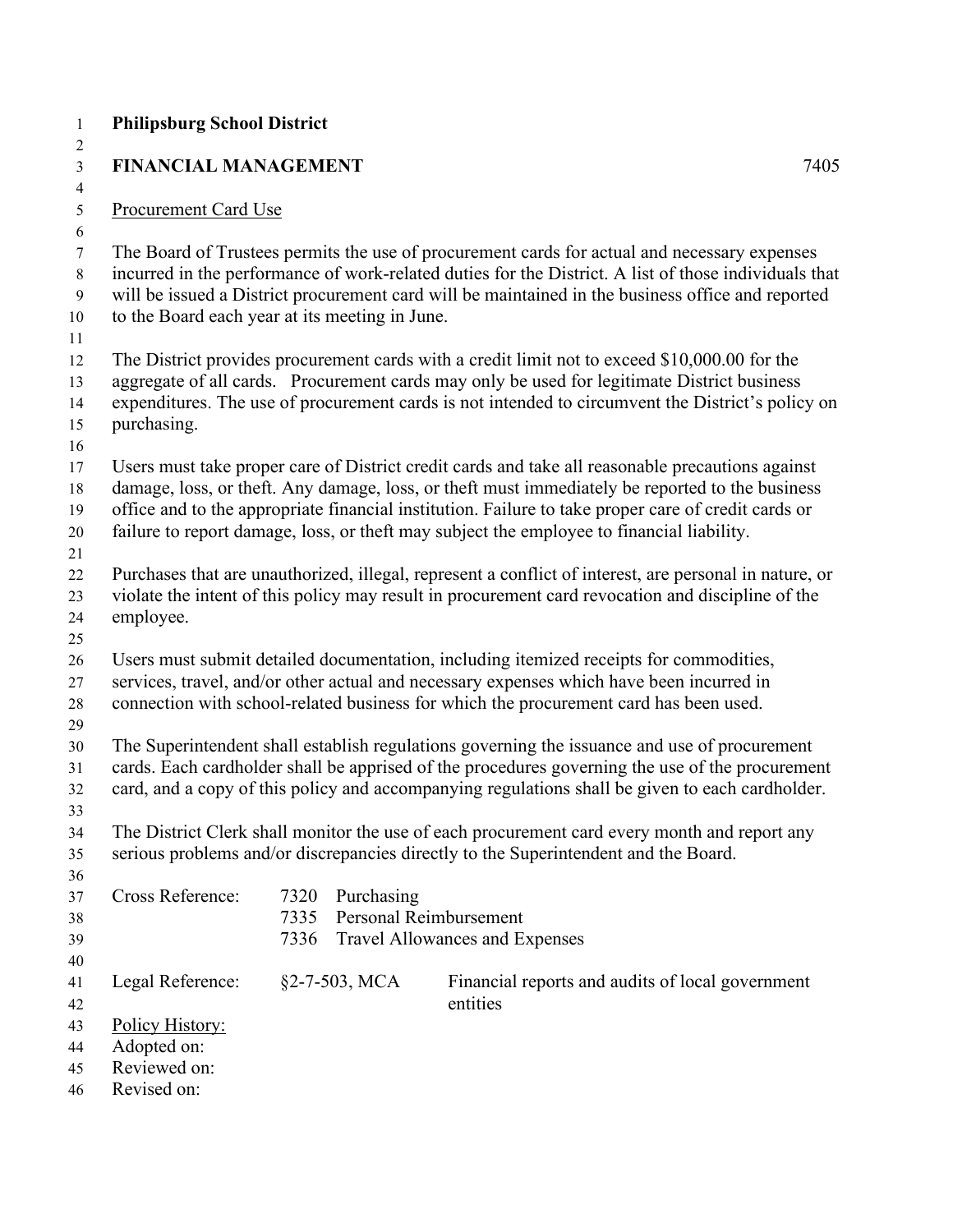|                | <b>Philipsburg School District</b> |                   |                                                                                                  |      |
|----------------|------------------------------------|-------------------|--------------------------------------------------------------------------------------------------|------|
| $\overline{2}$ |                                    |                   |                                                                                                  |      |
| 3              | <b>FINANCIAL MANAGEMENT</b>        |                   |                                                                                                  | 7410 |
| $\overline{4}$ |                                    |                   |                                                                                                  |      |
| 5              | <b>Fund Accounting System</b>      |                   |                                                                                                  |      |
| 6              |                                    |                   |                                                                                                  |      |
| 7              |                                    |                   | The accounts of the District are organized on the basis of funds, each of which is considered to |      |
| 8              |                                    |                   | be a separate accounting entity. The operations of each fund are accounted for by providing a    |      |
| 9              |                                    |                   | separate set of self-balancing accounts. The accounts of the District are maintained on the      |      |
| 10             |                                    |                   | modified accrual basis of accounting. The following funds are maintained by the District:        |      |
| 11             |                                    |                   |                                                                                                  |      |
| 12             |                                    |                   | Elementary: 101, 110, 111, 112, 113, 114, 115, 117, 121, 126, 128, 129, 150, 160, 161, 185 and   |      |
| 13             | 186 (payroll clearing)             |                   |                                                                                                  |      |
| 14             |                                    |                   |                                                                                                  |      |
| 15             |                                    |                   |                                                                                                  |      |
| 16             | Legal Reference:                   | $§$ 20-9-201, MCA | Definitions and application                                                                      |      |
| 17             |                                    |                   |                                                                                                  |      |
| 18             | Policy History:                    |                   |                                                                                                  |      |
| 19             | Adopted on:                        |                   |                                                                                                  |      |
| 20             | Reviewed on:                       |                   |                                                                                                  |      |
|                |                                    |                   |                                                                                                  |      |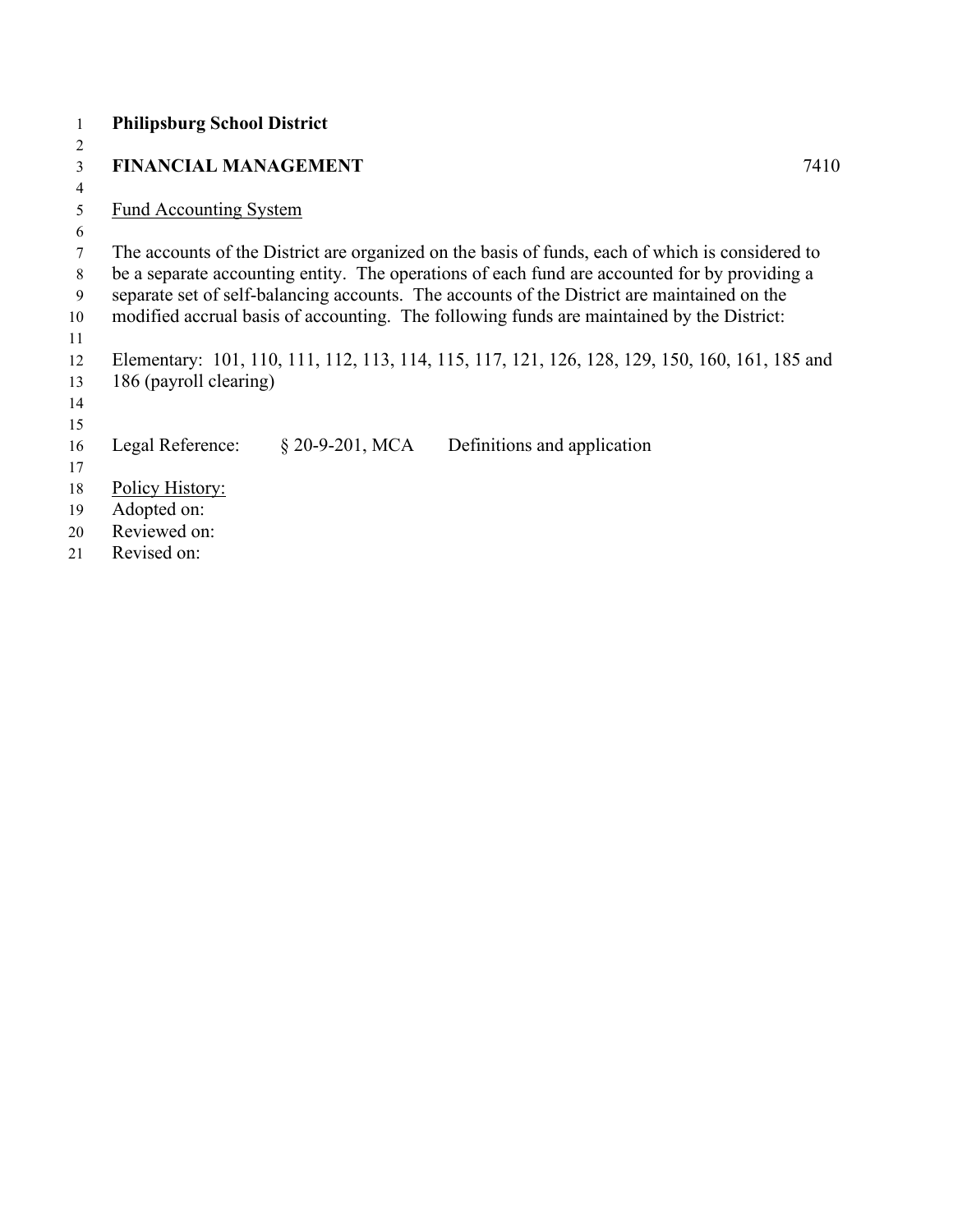| $\mathbf{1}$   | <b>Philipsburg School District</b> |                                                             |                                                                                                                                                                                                      |      |
|----------------|------------------------------------|-------------------------------------------------------------|------------------------------------------------------------------------------------------------------------------------------------------------------------------------------------------------------|------|
| $\overline{2}$ |                                    |                                                             |                                                                                                                                                                                                      |      |
| $\overline{3}$ | <b>FINANCIAL MANAGEMENT</b>        |                                                             |                                                                                                                                                                                                      | 7425 |
| 4              |                                    |                                                             |                                                                                                                                                                                                      |      |
| 5              | Extra- and Co-Curricular Funds     |                                                             |                                                                                                                                                                                                      |      |
| 6              |                                    |                                                             |                                                                                                                                                                                                      |      |
| 7              |                                    |                                                             | The Board is responsible for establishment and management of student extra- and co-curricular                                                                                                        |      |
| 8              |                                    |                                                             | funds. The purpose of student extra- and co-curricular funds is to account for revenues and                                                                                                          |      |
| 9              |                                    |                                                             | disbursements of those funds raised by students through recognized student body organizations                                                                                                        |      |
| 10             |                                    |                                                             | and activities. The funds shall be deposited and expended by check, in a bank account                                                                                                                |      |
| 11<br>12       |                                    |                                                             | maintained by the District for student extra- and co-curricular funds. The use of the student<br>extra- and co-curricular funds is limited to the benefit of the students. Students will be involved |      |
| 13             |                                    | in the decision-making process related to use of the funds. |                                                                                                                                                                                                      |      |
| 14             |                                    |                                                             |                                                                                                                                                                                                      |      |
| 15             |                                    |                                                             | The Board shall follow the Student Activity Fund Accounting (published by the Montana                                                                                                                |      |
| 16             |                                    |                                                             | Association of School Business Officials (MASBO)) in establishing accounting procedures for                                                                                                          |      |
| 17             |                                    |                                                             | administration of student extra- and co-curricular funds and will appoint a fund administrator.                                                                                                      |      |
| 18             |                                    |                                                             |                                                                                                                                                                                                      |      |
| 19             |                                    | Specific procedures are available in the Clerk's office.    |                                                                                                                                                                                                      |      |
| 20             |                                    |                                                             |                                                                                                                                                                                                      |      |
| 21             |                                    |                                                             |                                                                                                                                                                                                      |      |
| 22             |                                    |                                                             |                                                                                                                                                                                                      |      |
| 23             | Legal Reference:                   | $§$ 2-7-503, MCA                                            | Financial reports and audits of local government                                                                                                                                                     |      |
| 24             |                                    |                                                             | entities                                                                                                                                                                                             |      |
| 25             |                                    | § 20-9-504, MCA                                             | Extracurricular fund for pupil functions                                                                                                                                                             |      |
| 26             |                                    |                                                             |                                                                                                                                                                                                      |      |
| 27             | Policy History:                    |                                                             |                                                                                                                                                                                                      |      |
| 28             | Adopted on:                        |                                                             |                                                                                                                                                                                                      |      |
| 29             | Reviewed on:                       |                                                             |                                                                                                                                                                                                      |      |
| 30             | Revised on:                        |                                                             |                                                                                                                                                                                                      |      |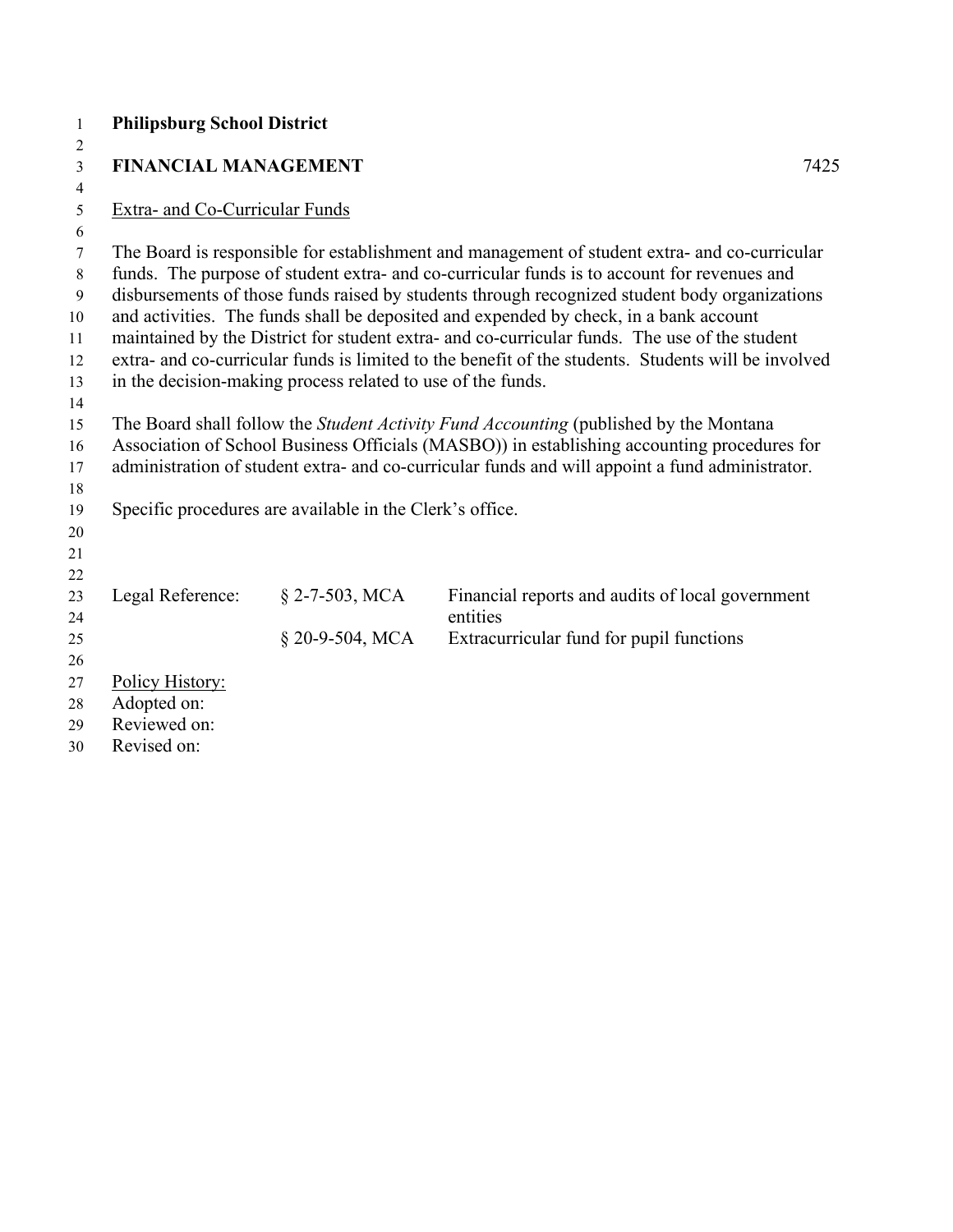| $\mathbf{1}$   | <b>Philipsburg School District</b>    |                                                  |                                                                                                                                                                                               |      |
|----------------|---------------------------------------|--------------------------------------------------|-----------------------------------------------------------------------------------------------------------------------------------------------------------------------------------------------|------|
| $\overline{2}$ |                                       |                                                  |                                                                                                                                                                                               |      |
| $\overline{3}$ | <b>FINANCIAL MANAGEMENT</b>           |                                                  |                                                                                                                                                                                               | 7430 |
| $\overline{4}$ |                                       |                                                  |                                                                                                                                                                                               |      |
| 5              | <b>Financial Reporting and Audits</b> |                                                  |                                                                                                                                                                                               |      |
| 6              |                                       |                                                  |                                                                                                                                                                                               |      |
| 7<br>$\,8\,$   |                                       |                                                  | The Board directs that financial reports of all District funds be prepared in compliance with<br>statutory provisions and generally accepted accounting and financial reporting standards. In |      |
| 9              |                                       |                                                  | addition to reports required for local, state, and federal agencies, financial reports will be                                                                                                |      |
| 10             |                                       |                                                  | prepared monthly and annually and presented to the Board. Financial reports shall reflect                                                                                                     |      |
| 11             |                                       | financial activity and status of District funds. |                                                                                                                                                                                               |      |
| 12             |                                       |                                                  |                                                                                                                                                                                               |      |
| 13             |                                       |                                                  | Appropriate interim financial statements and reports of financial position, operating results, and                                                                                            |      |
| 14             |                                       |                                                  | other pertinent information will be prepared to facilitate management and control of financial                                                                                                |      |
| 15             | operations.                           |                                                  |                                                                                                                                                                                               |      |
| 16             |                                       |                                                  |                                                                                                                                                                                               |      |
| 17             |                                       |                                                  | The Board directs that District audits be conducted in accordance with Montana law. Each audit                                                                                                |      |
| 18             |                                       |                                                  | shall be a comprehensive audit of the affairs of the District and District funds. The audits shall                                                                                            |      |
| 19             |                                       |                                                  | comply with all statutory provisions and generally accepted governmental auditing standards.                                                                                                  |      |
| 20             |                                       |                                                  |                                                                                                                                                                                               |      |
| 21             |                                       |                                                  |                                                                                                                                                                                               |      |
| 22             |                                       |                                                  |                                                                                                                                                                                               |      |
| 23             | Legal Reference:                      | §§ 2-7-501, et seq., MCA                         | <b>Audits of Political Subdivisions</b>                                                                                                                                                       |      |
| 24<br>25       |                                       | § 20-9-212, MCA<br>§ 20-9-213, MCA               | Duties of county treasurer<br>Duties of trustees                                                                                                                                              |      |
| 26             |                                       |                                                  |                                                                                                                                                                                               |      |
| 27             | Policy History:                       |                                                  |                                                                                                                                                                                               |      |
| 28             | Adopted on:                           |                                                  |                                                                                                                                                                                               |      |
| 29             | Reviewed on:                          |                                                  |                                                                                                                                                                                               |      |
| 30             | Revised on:                           |                                                  |                                                                                                                                                                                               |      |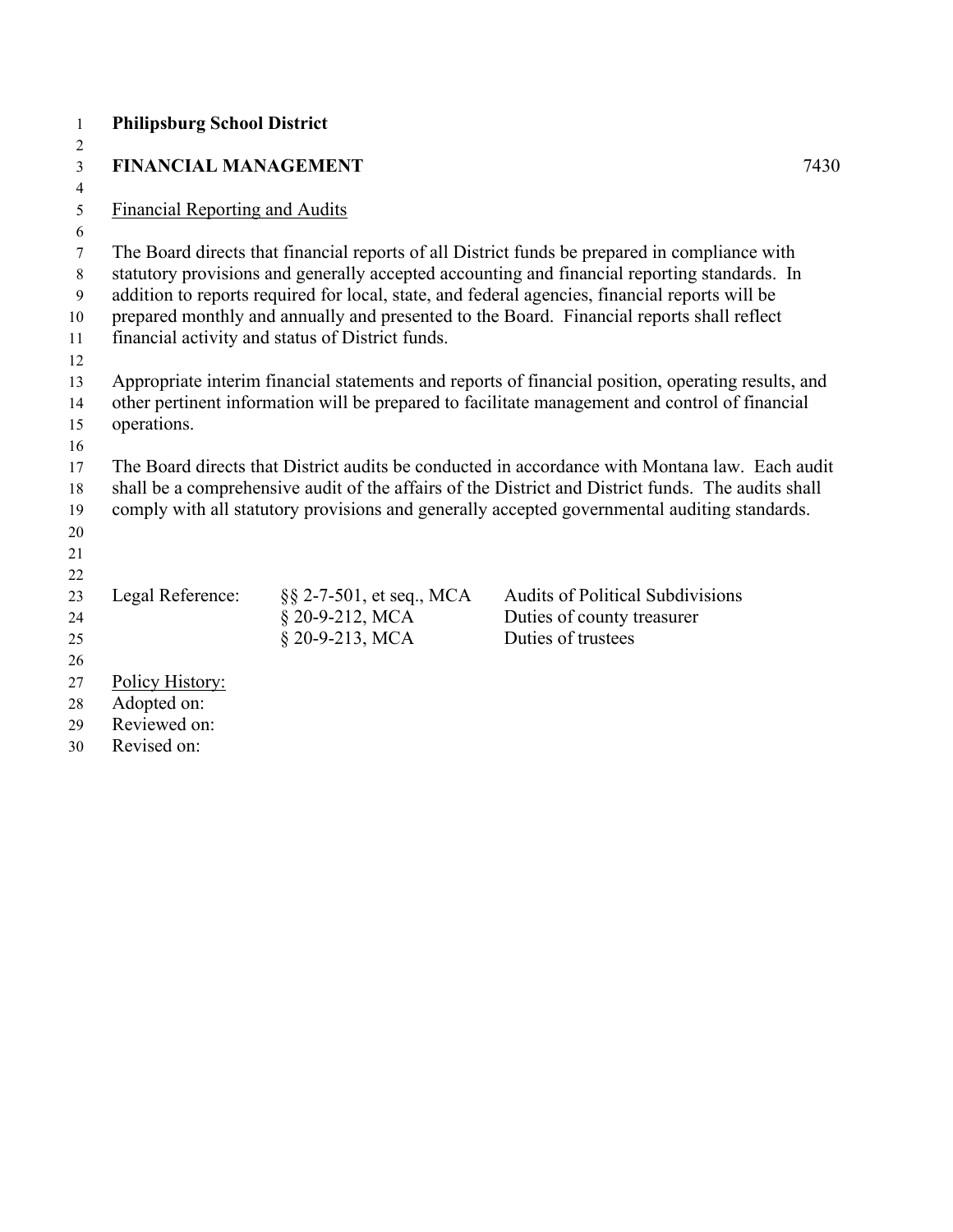| $\mathbf{1}$        |    | <b>Philipsburg School District</b>                   |                 |                                                                                                   |
|---------------------|----|------------------------------------------------------|-----------------|---------------------------------------------------------------------------------------------------|
| 2                   |    |                                                      |                 |                                                                                                   |
| 3                   |    | <b>FINANCIAL MANAGEMENT</b>                          |                 | 7500                                                                                              |
| $\overline{4}$<br>5 |    | <b>Property Records</b>                              |                 |                                                                                                   |
| 6                   |    |                                                      |                 |                                                                                                   |
| 7                   |    |                                                      |                 | Property and inventory records will be maintained for all land, buildings, and physical property  |
| $8\,$               |    | under District control and will be updated annually. |                 |                                                                                                   |
| $\boldsymbol{9}$    |    |                                                      |                 |                                                                                                   |
| 10                  |    |                                                      |                 | For purposes of this policy, "equipment" means a unit of furniture or furnishings, an instrument, |
| 11                  |    |                                                      |                 | a machine, an apparatus or a set of articles which retains its shape and appearance with use, is  |
| 12                  |    |                                                      |                 | nonexpendable, and does not lose its identity when incorporated into a more complex unit. The     |
| 13                  |    |                                                      |                 | Superintendent will ensure inventories of equipment are systematically and accurately recorded    |
| 14                  |    |                                                      |                 | and updated annually. Property records of facilities and other fixed assets will be maintained on |
| 15                  |    |                                                      |                 | an ongoing basis. No equipment will be removed for personal or non-school use except in           |
| 16                  |    | accordance with Board policy.                        |                 |                                                                                                   |
| 17                  |    |                                                      |                 | Property records will show, appropriate to the item recorded, the:                                |
| 18<br>19            |    |                                                      |                 |                                                                                                   |
| 20                  | 1. | Description and identification                       |                 |                                                                                                   |
| 21                  | 2. | Manufacturer                                         |                 |                                                                                                   |
| 22                  | 3. | Date of purchase                                     |                 |                                                                                                   |
| 23                  | 4. | Initial cost                                         |                 |                                                                                                   |
| 24                  | 5. | Location                                             |                 |                                                                                                   |
| 25                  | 6. | Serial number, if available                          |                 |                                                                                                   |
| 26                  | 7. | Model number, if available                           |                 |                                                                                                   |
| 27                  |    |                                                      |                 |                                                                                                   |
| 28                  |    |                                                      |                 | Equipment may be identified with a permanent tag providing appropriate District and equipment     |
| 29                  |    | identification.                                      |                 |                                                                                                   |
| 30                  |    |                                                      |                 |                                                                                                   |
| 31<br>32            |    |                                                      |                 |                                                                                                   |
| 33                  |    | Cross Reference:                                     |                 | 7510 Capitalization Policy for Fixed Assets                                                       |
| 34                  |    |                                                      |                 |                                                                                                   |
| 35                  |    | Legal Reference:                                     | § 20-6-602, MCA | Trustees' power over property                                                                     |
| 36                  |    |                                                      | § 20-6-608, MCA | Authority and duty of trustees to insure district                                                 |
| 37                  |    |                                                      |                 | property                                                                                          |
| 38                  |    |                                                      |                 |                                                                                                   |
| 39                  |    | Policy History:                                      |                 |                                                                                                   |
| 40                  |    | Adopted on:                                          |                 |                                                                                                   |
| 41                  |    | Reviewed on:                                         |                 |                                                                                                   |
| 42                  |    | Revised on:                                          |                 |                                                                                                   |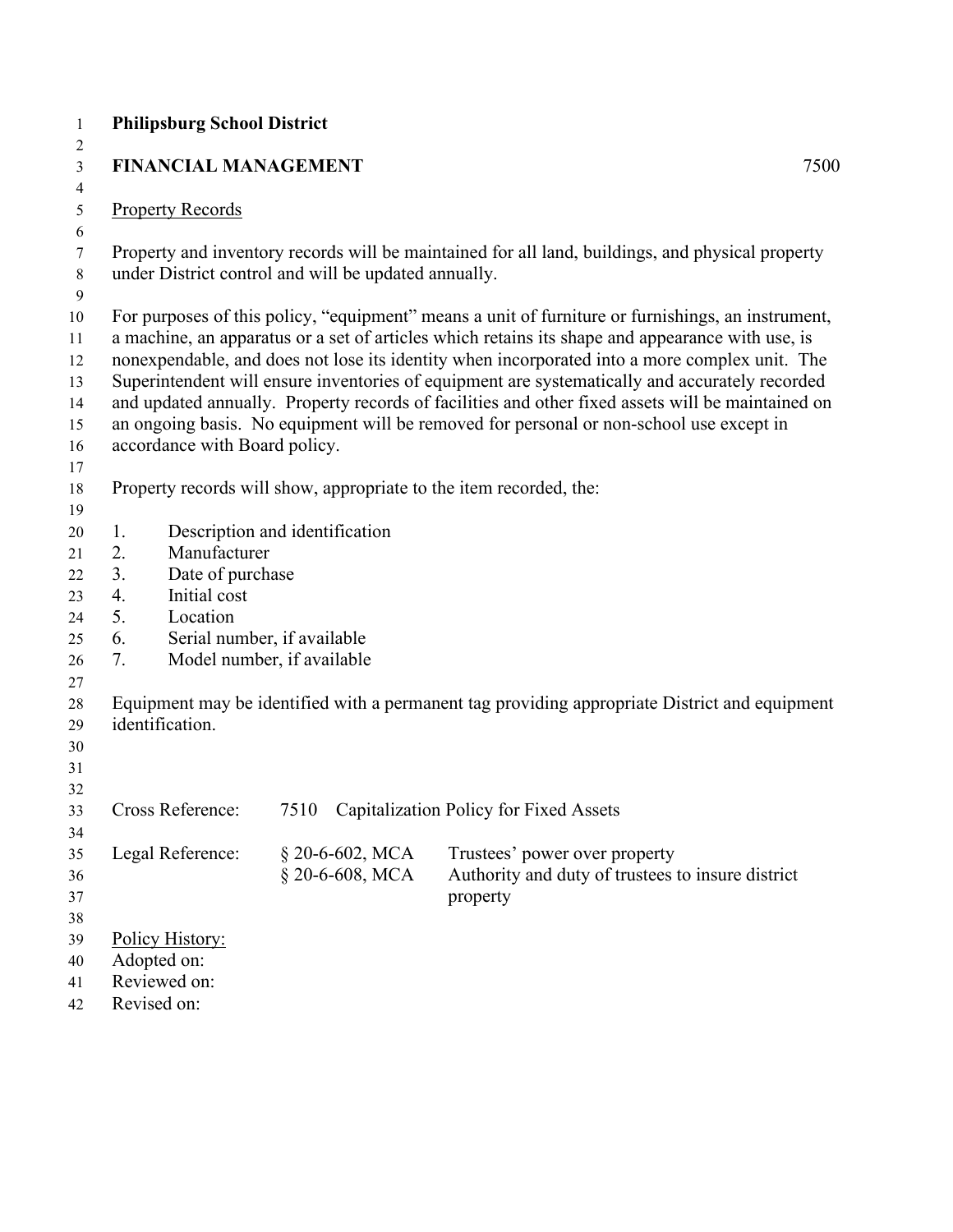| $\mathbf{1}$     | <b>Philipsburg School District</b>                                                      |                                                                                                                                                                                                   |
|------------------|-----------------------------------------------------------------------------------------|---------------------------------------------------------------------------------------------------------------------------------------------------------------------------------------------------|
| 2<br>3           | <b>FINANCIAL MANAGEMENT</b>                                                             | 7510                                                                                                                                                                                              |
| 4<br>5           | <b>Capitalization Policy for Fixed Assets</b>                                           |                                                                                                                                                                                                   |
| 6<br>7           | A fixed asset is a property that meets all the following requirements:                  |                                                                                                                                                                                                   |
| $8\,$            |                                                                                         |                                                                                                                                                                                                   |
| $\boldsymbol{9}$ | 1.<br>Must be tangible in nature;                                                       |                                                                                                                                                                                                   |
| 10               |                                                                                         |                                                                                                                                                                                                   |
| 11               | 2.<br>Must have a useful life of longer than the current fiscal year; and               |                                                                                                                                                                                                   |
| 12<br>13         | Must be of significant value.<br>3.                                                     |                                                                                                                                                                                                   |
| 14               |                                                                                         |                                                                                                                                                                                                   |
| 15               |                                                                                         | Fixed assets may be acquired through donation, purchase, or may be self-constructed. The asset<br>value for a donation will be the fair market value at the time of donation. The asset value for |
| 16<br>17         |                                                                                         | purchases will be the initial cost plus the trade-in value of any old asset given up, plus all costs                                                                                              |
| 18               |                                                                                         | related to placing the asset into operation. The cost of self-constructed assets will include both                                                                                                |
| 19               | the cost of materials used and the cost of labor involved in construction of the asset. |                                                                                                                                                                                                   |
| 20               |                                                                                         |                                                                                                                                                                                                   |
| 21               | The following significant values will be used for different classes of assets:          |                                                                                                                                                                                                   |
| 22               |                                                                                         |                                                                                                                                                                                                   |
| 23               | Class of Fixed Asset                                                                    | <b>Significant Value</b>                                                                                                                                                                          |
| 24               |                                                                                         |                                                                                                                                                                                                   |
| 25               | Equipment and machinery                                                                 | \$5000.00 or more                                                                                                                                                                                 |
| 26               |                                                                                         |                                                                                                                                                                                                   |
| 27               | Buildings - improvements                                                                | \$5000.00 or more                                                                                                                                                                                 |
| 28               |                                                                                         |                                                                                                                                                                                                   |
| 29               | Improvements other than to buildings                                                    | \$5000.00 or more                                                                                                                                                                                 |
| 30               |                                                                                         |                                                                                                                                                                                                   |
| 31               | Land                                                                                    | Any amount                                                                                                                                                                                        |
| 32<br>33         |                                                                                         |                                                                                                                                                                                                   |
| 34               |                                                                                         |                                                                                                                                                                                                   |
| 35               | Cross Reference:<br><b>Property Records</b><br>7500                                     |                                                                                                                                                                                                   |
| 36               |                                                                                         |                                                                                                                                                                                                   |
| 37               | Policy History:                                                                         |                                                                                                                                                                                                   |
| 38               | Adopted on:                                                                             |                                                                                                                                                                                                   |
| 39               | Reviewed on:                                                                            |                                                                                                                                                                                                   |
| 40               | Revised on:                                                                             |                                                                                                                                                                                                   |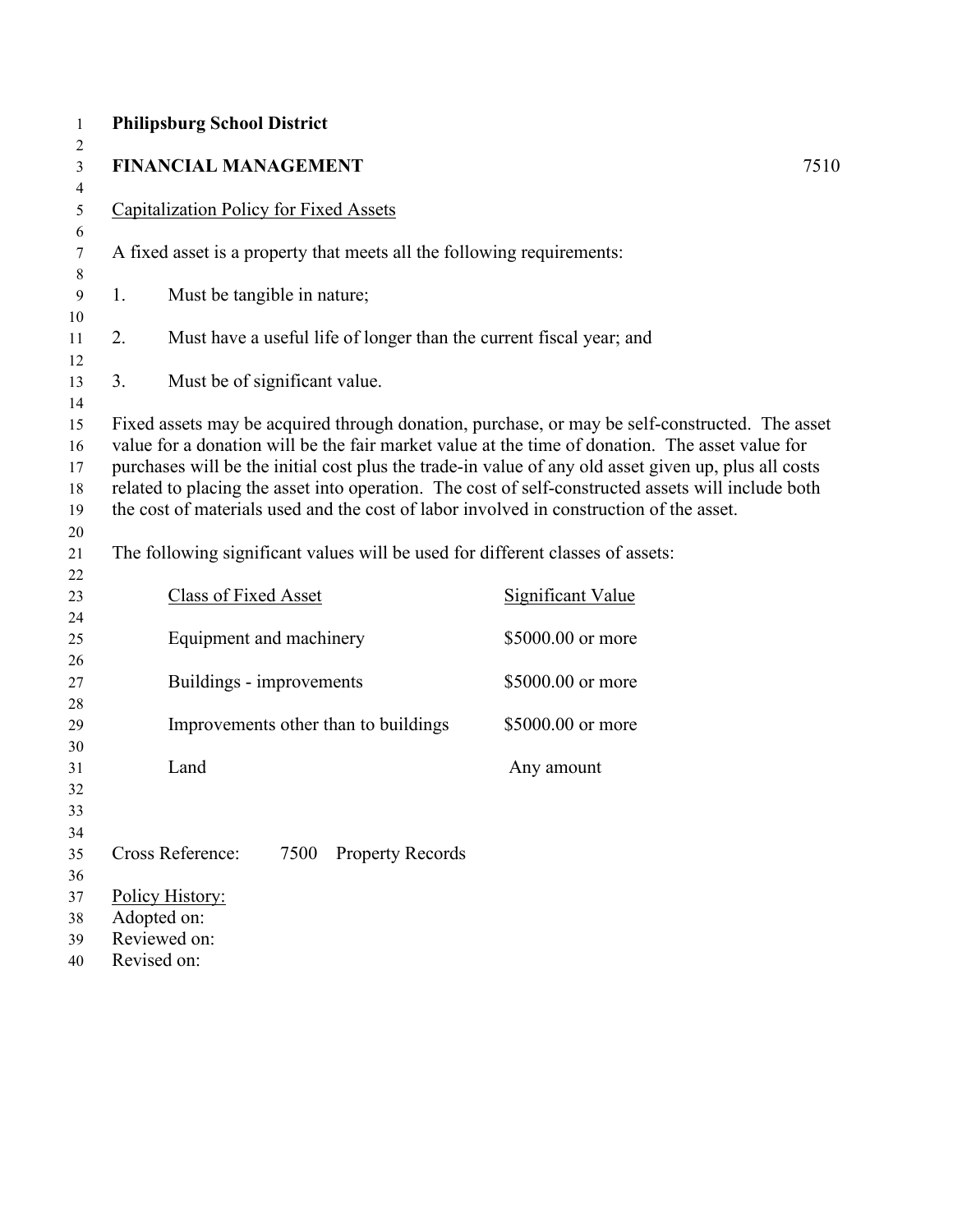| <b>Philipsburg School District</b>                                                                                                                                                                                                                                                                                              |      |
|---------------------------------------------------------------------------------------------------------------------------------------------------------------------------------------------------------------------------------------------------------------------------------------------------------------------------------|------|
| <b>FINANCIAL MANAGEMENT</b>                                                                                                                                                                                                                                                                                                     | 7515 |
| <b>Fund Balances</b>                                                                                                                                                                                                                                                                                                            |      |
| The fund balance policy establishes a framework for the management of all excess funds<br>managed by the District. It also provides guidance and direction for elected and appointed<br>officials as well as staff in the use of excess funds at year-end.                                                                      |      |
| This fund balance policy applies to all funds in the custody of the Clerk of the District. These<br>funds are accounted for in the District's annual audited financial reports and include, but are not<br>limited to, the following:                                                                                           |      |
| General Fund<br>$\bullet$                                                                                                                                                                                                                                                                                                       |      |
| Special Revenue Funds<br>$\bullet$                                                                                                                                                                                                                                                                                              |      |
| <b>Capital Project Funds</b><br>$\bullet$                                                                                                                                                                                                                                                                                       |      |
| <b>Enterprise Funds</b><br>$\bullet$<br>Any new funds created by the District, unless specifically exempted by the governing                                                                                                                                                                                                    |      |
| body; in accordance with state law or GASB pronouncements.                                                                                                                                                                                                                                                                      |      |
| The District shall classify its fund balances in its various funds in one or more of the following<br>five classifications: non-spendable, restricted, committed, assigned, and unassigned.                                                                                                                                     |      |
| <b>Definitions</b>                                                                                                                                                                                                                                                                                                              |      |
| A. Fund balance---means the arithmetic difference between the assets and liabilities reported in<br>a school district fund.                                                                                                                                                                                                     |      |
| B. Committed fund balance—amounts constrained to specific purposes by the District itself,<br>using its highest level of decision-making authority; to be reported as committed, amounts<br>cannot be used for any other purpose unless the District takes the same highest-level action to<br>remove or change the constraint. |      |
| C. Assigned fund balance—amounts a school district intends to use for a specific purpose; intent<br>can be expressed by the District or by an official to which the Board of Trustees delegates the<br>authority                                                                                                                |      |
| D. Non-spendable fund balance—amounts that are not in a spendable form (such as inventory)<br>or are required to be maintained intact (such as the corpus of an endowment fund)                                                                                                                                                 |      |
| E. Restricted fund balance—amounts constrained to specific purposes by their providers (such<br>as grantors, bondholders, and higher levels of government), through constitutional<br>provisions, or by enabling legislation                                                                                                    |      |
| F. Unassigned fund balance—amounts that are available for any purpose; these amounts are<br>reported only in the general fund.                                                                                                                                                                                                  |      |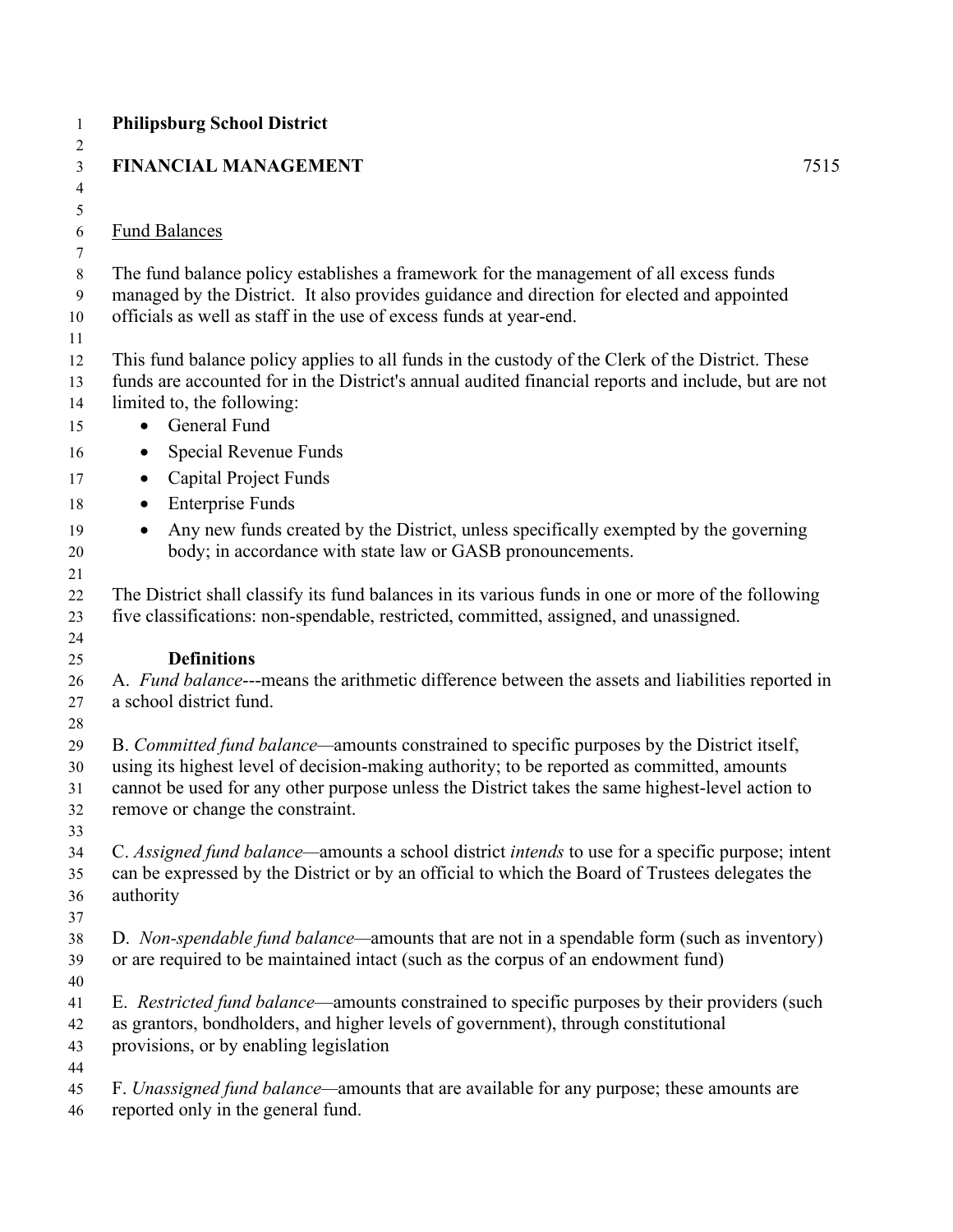| 1              |                                                                                                                                                                                |
|----------------|--------------------------------------------------------------------------------------------------------------------------------------------------------------------------------|
| $\overline{2}$ | <b>Minimum Fund Balance</b>                                                                                                                                                    |
| $\overline{3}$ | The school district will strive to maintain a minimum unassigned general fund balance of 1% of                                                                                 |
| $\overline{4}$ | the annual budget.                                                                                                                                                             |
| 5              |                                                                                                                                                                                |
| $\sqrt{6}$     | <b>Order of Resource Use</b>                                                                                                                                                   |
| $\tau$         | If resources from more than one fund balance classification could be spent, the school district                                                                                |
| 8              | will strive to spend resources from fund balance classifications in the following order (first to                                                                              |
| $\mathbf{9}$   | last): restricted, committed, assigned, and unassigned.                                                                                                                        |
| 10             |                                                                                                                                                                                |
| 11             | <b>Committing Fund Balance</b>                                                                                                                                                 |
| 12<br>13       | A majority vote of the school board is required to commit a fund balance to a specific purpose<br>and subsequently to remove or change any constraint so adopted by the board. |
| 14             |                                                                                                                                                                                |
| 15             | <b>Assigning Fund Balance</b>                                                                                                                                                  |
| 16             | The school board, by majority vote, may assign fund balances to be used for specific purposes                                                                                  |
| 17             | when appropriate. The board also delegates the power to assign fund balances to the following:                                                                                 |
| 18             | District Superintendent and Clerk. Assignments so made shall be reported to the school board on                                                                                |
| 19             | a monthly basis, either separately or as part of ongoing reporting by the assigning party if other                                                                             |
| 20             | than the school board.                                                                                                                                                         |
| 21             |                                                                                                                                                                                |
| 22             | An appropriation of an existing fund balance to eliminate a projected budgetary deficit in the                                                                                 |
| 23             | subsequent year's budget in an amount no greater than the projected excess of expected                                                                                         |
| 24             | expenditures over expected revenues satisfies the criteria to be classified as an assignment of                                                                                |
| 25             | fund balance.                                                                                                                                                                  |
| 26             |                                                                                                                                                                                |
| 27             | The school board will conduct, at a minimum, an annual review of the sufficiency of the                                                                                        |
| 28             | minimum unassigned general fund balance level.                                                                                                                                 |
| 29             |                                                                                                                                                                                |
| 30             |                                                                                                                                                                                |
| 31             | Legal References: Statement No. 54 of the Governmental Accounting Standards Board                                                                                              |
| 32             |                                                                                                                                                                                |
| 33             |                                                                                                                                                                                |
| 34<br>35       | Policy History:<br>Adopted on:                                                                                                                                                 |
| 36             | Reviewed on:                                                                                                                                                                   |
| 37             | Revised on:                                                                                                                                                                    |
|                |                                                                                                                                                                                |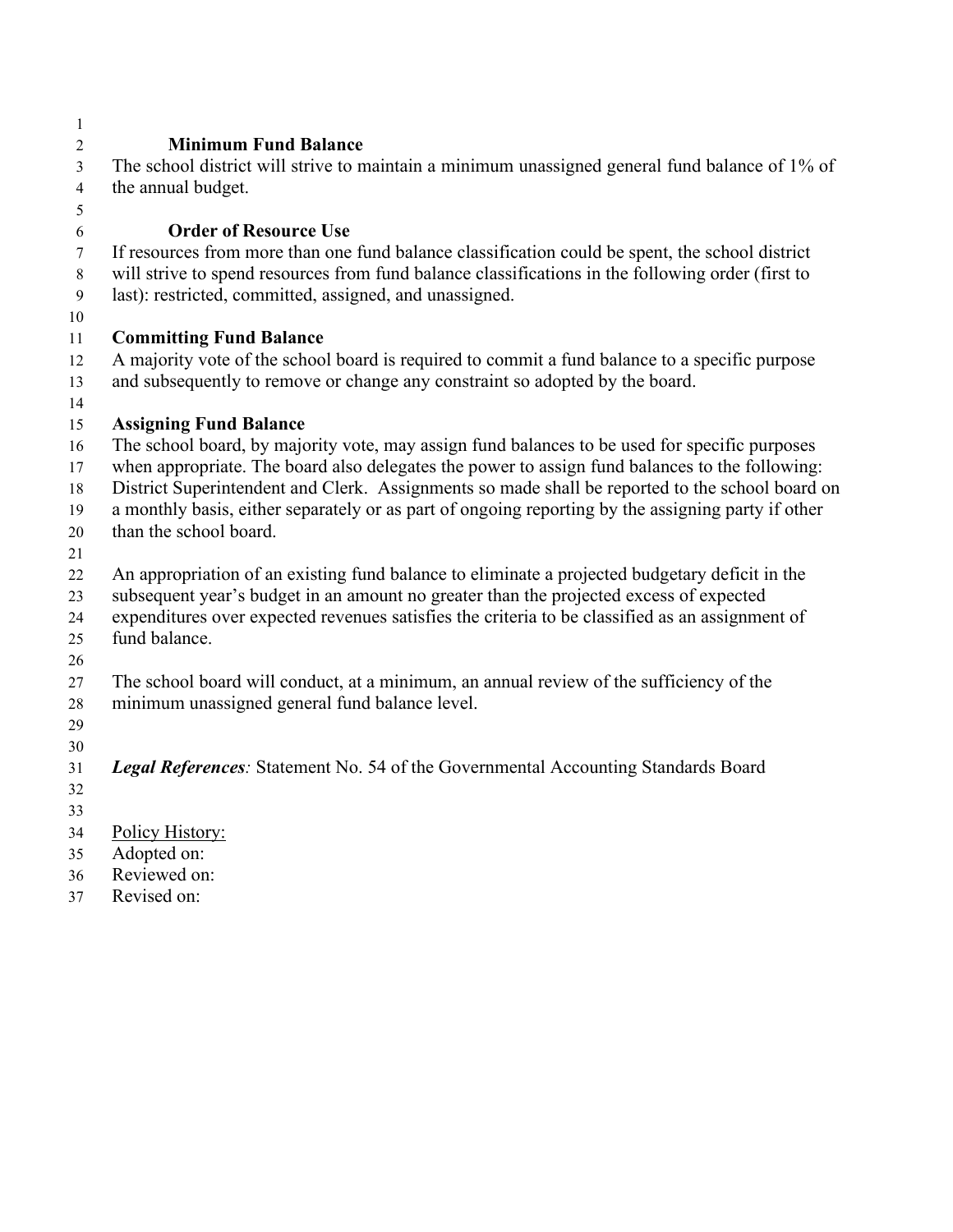| $\mathbf{1}$            | <b>Philipsburg School District</b>                                                                                                                                                     |                 |                                                                            |  |  |  |  |
|-------------------------|----------------------------------------------------------------------------------------------------------------------------------------------------------------------------------------|-----------------|----------------------------------------------------------------------------|--|--|--|--|
| $\overline{c}$          |                                                                                                                                                                                        |                 |                                                                            |  |  |  |  |
| $\overline{\mathbf{3}}$ | <b>FINANCIAL MANAGEMENT</b><br>7520                                                                                                                                                    |                 |                                                                            |  |  |  |  |
| 4                       |                                                                                                                                                                                        |                 |                                                                            |  |  |  |  |
| 5<br>6                  | <b>Independent Investment Accounts</b>                                                                                                                                                 |                 |                                                                            |  |  |  |  |
| 7                       | The Board may establish independent investment accounts separate and apart from those funds                                                                                            |                 |                                                                            |  |  |  |  |
| $8\,$                   | maintained by the county treasurer. The Board may transfer cash into an independent investment                                                                                         |                 |                                                                            |  |  |  |  |
| $\mathbf{9}$            | account from any budgeted or non-budgeted funds. A separate account shall be established for                                                                                           |                 |                                                                            |  |  |  |  |
| 10                      | each fund from which transfers are made. The principal and any interest earned must be                                                                                                 |                 |                                                                            |  |  |  |  |
| 11                      | reallocated to the fund from which the deposit was originally made.                                                                                                                    |                 |                                                                            |  |  |  |  |
| 12                      |                                                                                                                                                                                        |                 |                                                                            |  |  |  |  |
| 13                      | The District may either:                                                                                                                                                               |                 |                                                                            |  |  |  |  |
| 14                      |                                                                                                                                                                                        |                 |                                                                            |  |  |  |  |
| 15                      | 1.<br>Establish and use the account as a non-spending account, returning sufficient funds to the                                                                                       |                 |                                                                            |  |  |  |  |
| 16                      |                                                                                                                                                                                        |                 | county treasurer in time to pay all claims against the applicable fund; or |  |  |  |  |
| 17                      |                                                                                                                                                                                        |                 |                                                                            |  |  |  |  |
| 18                      | 2.<br>Establish a subsidiary checking account and make expenditures from the investment                                                                                                |                 |                                                                            |  |  |  |  |
| 19                      | account, provided all transactions are accounted for and reported, as required by                                                                                                      |                 |                                                                            |  |  |  |  |
| 20<br>21                | applicable accounting principles. If the District desires to establish a subsidiary checking                                                                                           |                 |                                                                            |  |  |  |  |
| 22                      | account for purposes of paying for expenditures directly from an investment account, the<br>District must enter into a written agreement with the county treasurer, in accordance with |                 |                                                                            |  |  |  |  |
| 23                      | § 20-9-235, MCA.                                                                                                                                                                       |                 |                                                                            |  |  |  |  |
| 24                      |                                                                                                                                                                                        |                 |                                                                            |  |  |  |  |
| 25                      |                                                                                                                                                                                        |                 |                                                                            |  |  |  |  |
| 26                      |                                                                                                                                                                                        |                 |                                                                            |  |  |  |  |
| 27                      | Legal Reference:                                                                                                                                                                       | § 20-9-235, MCA | Authorization for school district investment account                       |  |  |  |  |
| 28                      |                                                                                                                                                                                        |                 |                                                                            |  |  |  |  |
| 29                      | Policy History:                                                                                                                                                                        |                 |                                                                            |  |  |  |  |
| 30                      | Adopted on:                                                                                                                                                                            |                 |                                                                            |  |  |  |  |
| 31                      | Reviewed on:                                                                                                                                                                           |                 |                                                                            |  |  |  |  |
| 32                      | Revised on:                                                                                                                                                                            |                 |                                                                            |  |  |  |  |